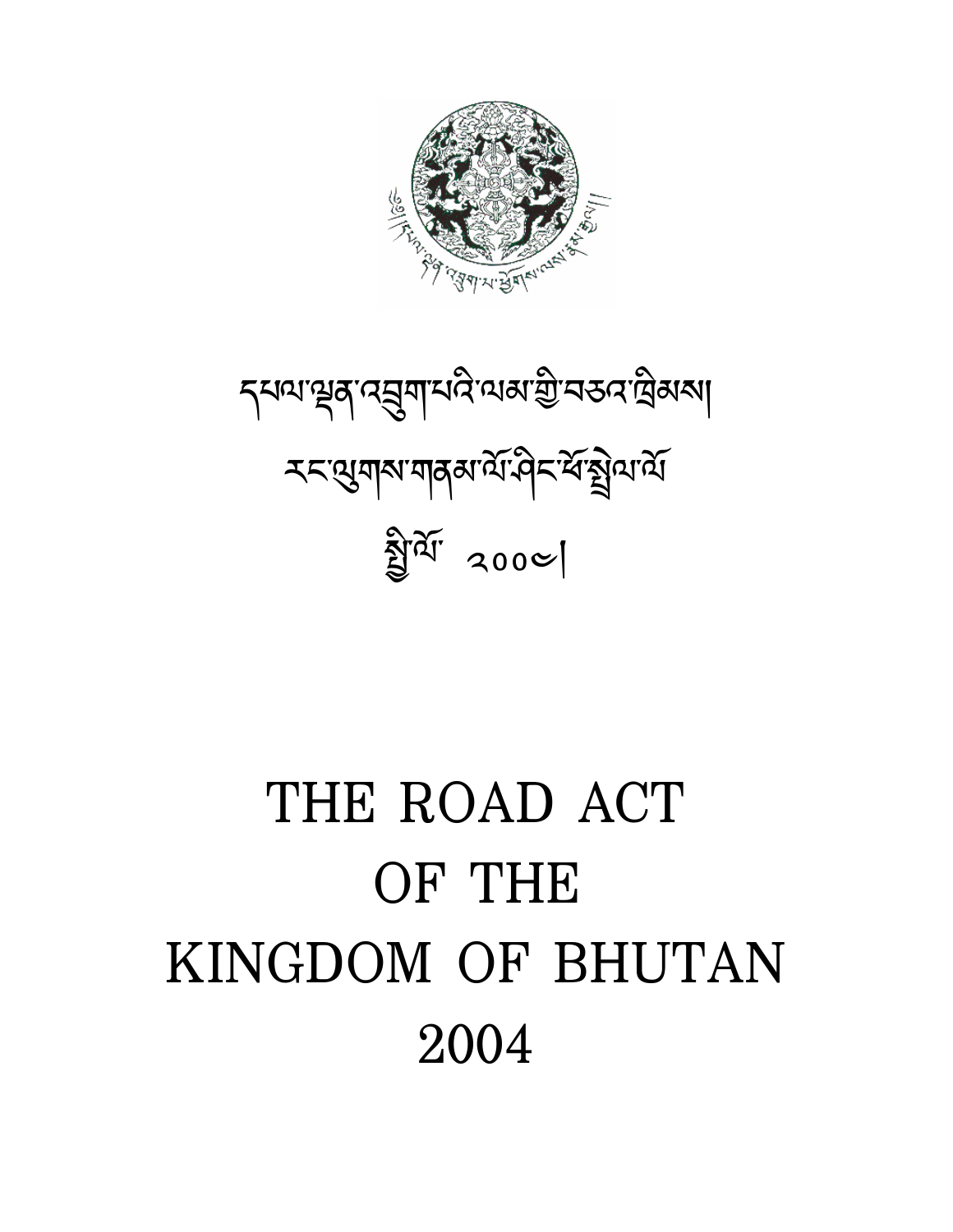## *CONTENT*

**Contents** Preamble

**Section Page** 

# *CHAPTER ONE*

## **PRELIMINARY PROVISIONS**

1. Short Title, Commencement, Extent and Repeal 1

## *CHAPTER TWO*

#### **ADMINISTRATION OF ROADS**

| 2. |                                        | Powers of the Government                    | $\overline{2}$ |
|----|----------------------------------------|---------------------------------------------|----------------|
| 3. |                                        | Powers of the Ministry                      | $\overline{2}$ |
| 4. | Powers and Functions of the Department |                                             | 3              |
| 5. |                                        | Powers and Functions of Other Road Agencies | 5              |
|    | 5.1                                    | Dzongkhag Yargay Tshogdu                    | 5              |
|    | 5.2                                    | Dzongkhag Administration                    | 5              |
|    | 5.3                                    | Geogs                                       | 6              |
|    | 5.4                                    | Municipality                                | 7              |
|    | $5.5^{\circ}$                          | Other Institutions                          | 8              |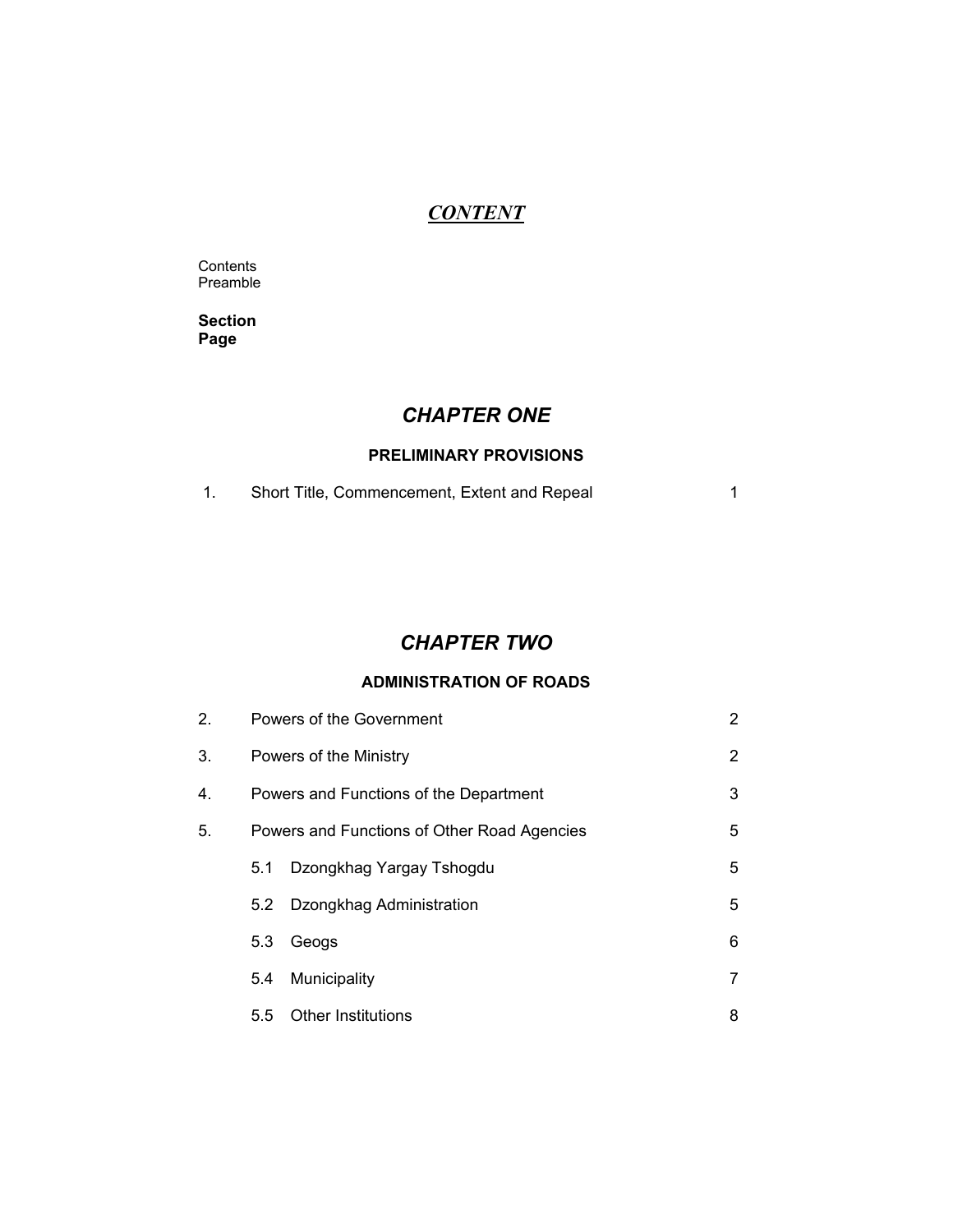## *CHAPTER THREE*  **TECHNICAL STANDARDS**

| 6.              | <b>Road Parts</b>                                                                              | 9               |
|-----------------|------------------------------------------------------------------------------------------------|-----------------|
| 7.              | Technical Standards for Roads & Road Location/Alignment                                        | 9               |
| 8.              | Ownership of Roads and Resources                                                               | 10              |
|                 | <b>CHAPTER FOUR</b>                                                                            |                 |
|                 | <b>CONDITIONS AND REQUIREMENTS FOR THE</b><br><b>CONSTRUCTION AND USE OF ROADS AND BRIDGES</b> |                 |
| 9.              | General Conditions and Requirements for the Construction of<br>Roads and Bridges               | 11              |
| 10 <sub>1</sub> | <b>General Rights and Obligations</b>                                                          | 11              |
|                 | <b>CHAPTER FIVE</b>                                                                            |                 |
|                 | <b>FINANCING OF ROADS</b>                                                                      |                 |
| 11.             | <b>General Financing of Roads</b>                                                              | 12 <sup>2</sup> |
| 12.             | Road User Fees                                                                                 | 12 <sup>2</sup> |
|                 | <b>CHAPTER SIX</b>                                                                             |                 |
|                 | <b>GOVERNMENT CONTROL OVER ROADS</b>                                                           |                 |
| 13.             | General Rule Regarding Government Control Over Roads                                           | 12              |
| 14.             | Regulation of Roadside Constructions and Other Activities                                      | 13              |
| 15.             | Road Inspectors                                                                                | 13              |
| 16.             | Immunity and Liability of Road Inspectors                                                      | 14              |
| 17.             | Closing of Roads                                                                               | 14              |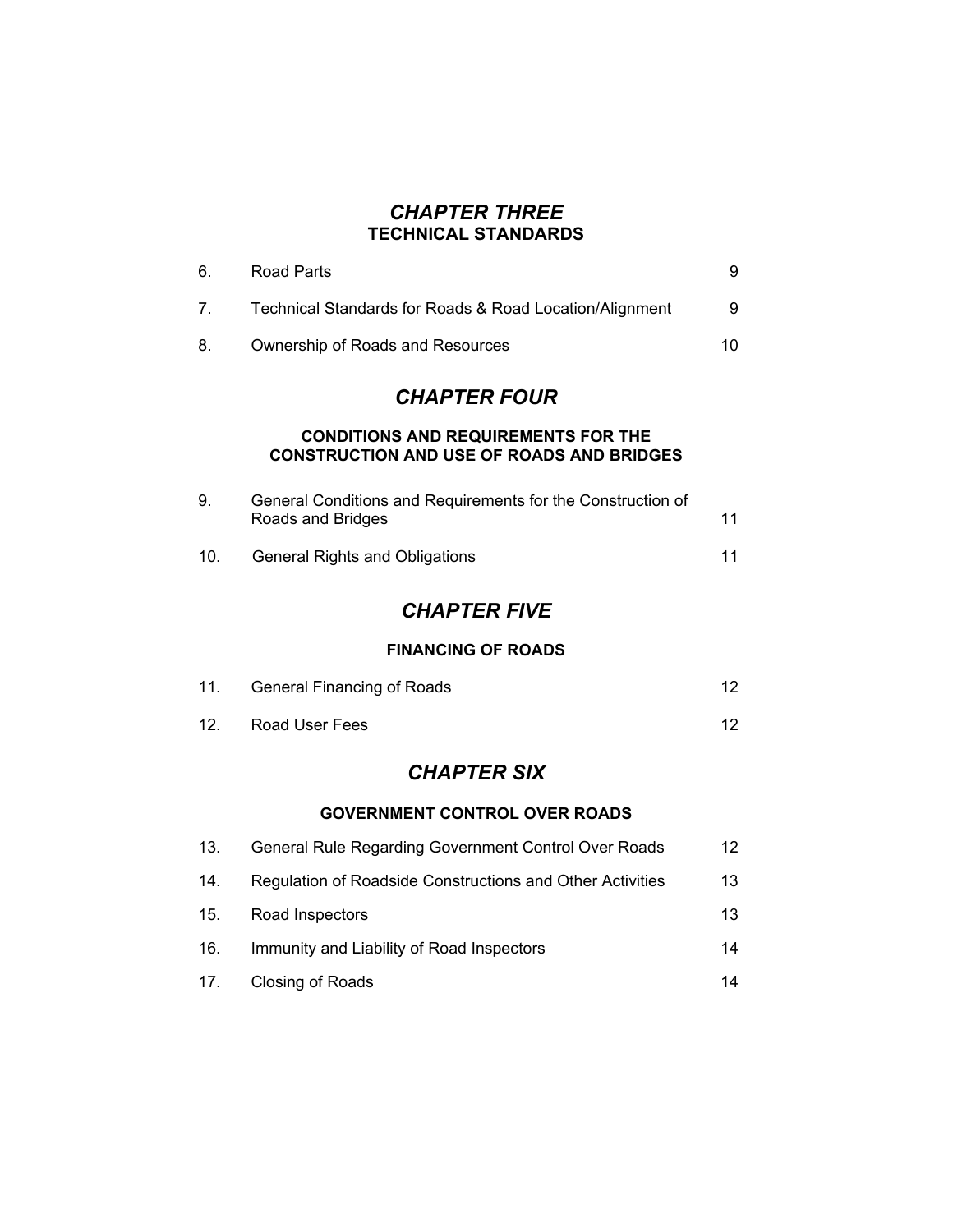# *CHAPTER SEVEN*

#### **ENFORCEMENT, PENALTIES AND SETTLEMENT OF DISPUTES**

| 18. Offences under the Act               | 15 |
|------------------------------------------|----|
| 19. Penalties for Violations of this Act | 16 |
| 20. Settlement of Disputes               | 17 |
| 21. Appeals                              |    |

# *CHAPTER EIGHT*

## **RULES, REGULATIONS, AMENDMENT AND DEFINITIONS**

| 22. Power of Ministry to Issue Rules and Regulations | 17 |
|------------------------------------------------------|----|
| 23. Amendment                                        | 17 |
| 24. Authoritative Text                               | 17 |
| 25. Rules of Interpretation                          | 17 |
| 26. Definitions                                      | 18 |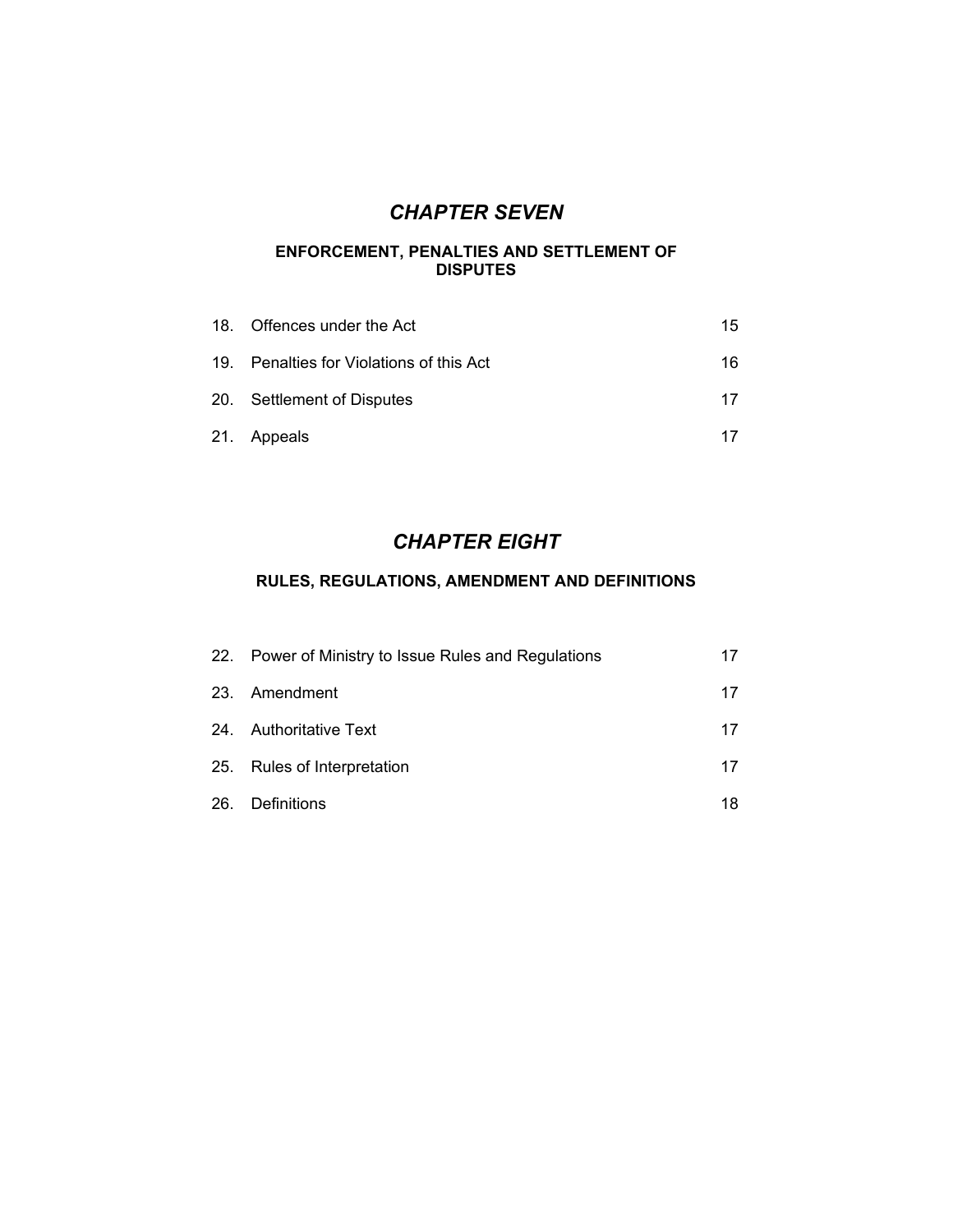## **THE ROAD ACT OF THE KINGDOM OF BHUTAN, 2004**

## **Preamble**

Whereas, we the people of the Kingdom of Bhutan, in order to, ensure balanced socio-economic development, promote social equity, justice and general welfare, define and establish an efficient system of road network and the responsibilities of specific governmental bodies at all levels of the government with regard to roads, assist the process of national development, do hereby, give to ourselves and enact the Road Act of the Kingdom of Bhutan.

Be it enacted by the National Assembly of Bhutan in the Wood Male Monkey Year, 6<sup>th</sup> Month 17<sup>th</sup> Day, corresponding to the 2<sup>nd</sup> Day of August of the Year 2004, during its 82nd Session as follows, -

## **CHAPTER ONE**

#### **PRELIMINARY PROVISIONS**

#### **Short Title, Commencement, Extent and Repeal**

- 1. This Act shall;
	- (1) be called the Road Act of the Kingdom of Bhutan, 2004;
	- (2) come into force from the  $17<sup>th</sup>$  day,  $6<sup>th</sup>$  month of the Wood Male Monkey Year corresponding to the 2<sup>nd</sup> of August of the year 2004;
	- (3) extend to the whole of the Kingdom of Bhutan;
	- (4) on commencement, supersede all rules and notifications not otherwise arising out of this Act;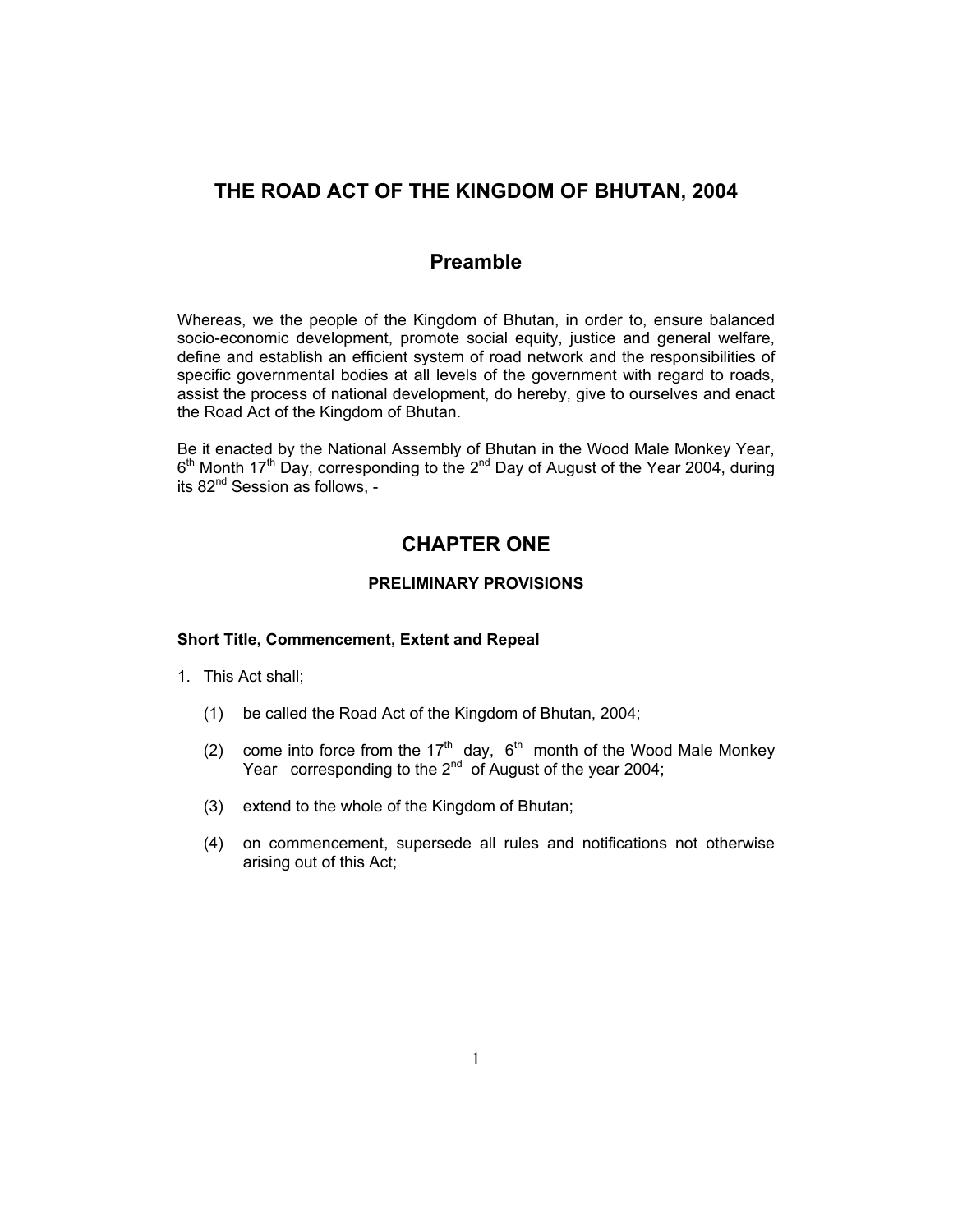## **CHAPTER TWO**

#### **ADMINISTRATION OF ROADS**

#### **Powers of the Government**

- 2. The Royal Government shall exercise the following powers, but not limited to, with regard to roads:
	- (1) approve long term master plans for roads and Five Year Plans;
	- (2) approve policies regarding the general system for lease of roads and bridges to legal entities or to persons;
	- (3) approve policies regarding the construction of toll roads and bridges.

#### **Powers of the Ministry**

- 3. The Ministry shall exercise the following powers with regard to road,
	- (1) formulate policies with regard to the national road network;
	- (2) develop and implement long term master plan for national road network and Five Year Plans;
	- (3) develop, coordinate and organise the implementation of road regulations including road user charges and approve rules regarding such matters;
	- (4) approve standards for the road construction, maintenance works and regulations regarding the control, management and use of roads;
	- (5) develop and implement policies for the promotion of the private road construction industry, and provide for the maintenance of uniform standards and quality in that industry;
	- (6) develop and implement policies, subject to Government's approval the lease of roads to legal entities or to persons and individuals;
	- (7) develop and implement policies for the construction of toll roads and bridges based on regulations established under this Act;
	- (8) determine and approve toll rates;
	- (9) designate international roads in accordance to the Government's approved bilateral and multilateral treaties, agreements and based on the classifications and proposals of the Department.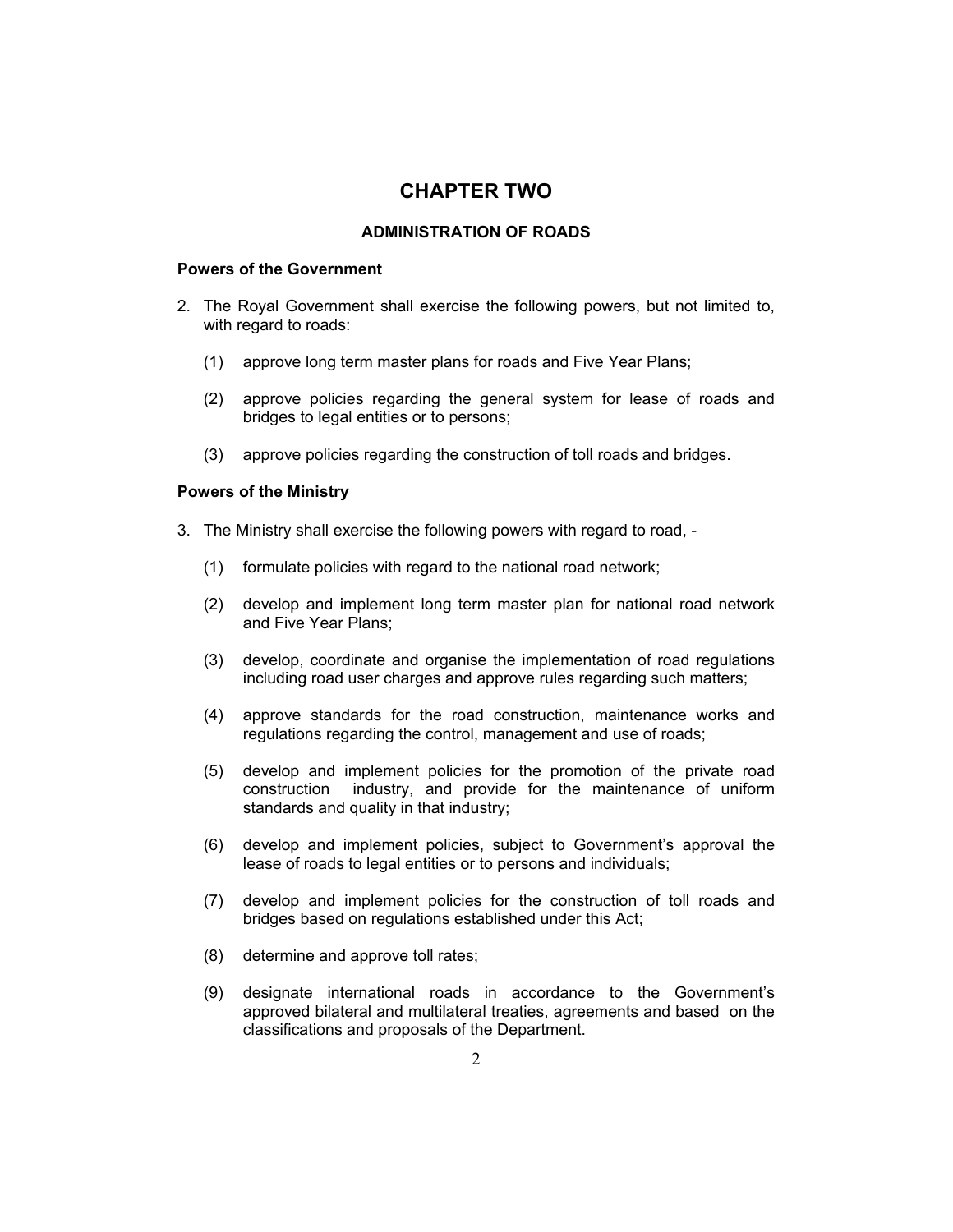#### **Powers and Functions of the Department**

- 4. (1) The Department is the authority for the development of the national road network and shall have the following powers and functions,-
	- (a) coordinate, implement, and monitor the implementation of this Act and the regulations concerning road construction, it's improvement and maintenance in the country;
	- (b) implement Government policy for the development of all the roads in all aspects of construction, it's improvement and maintenance including human resources and adopt operating procedures, safety regulations related to work sites, machinery and equipment;
	- (c) develop classifications for all types of roads, bridges and regulate the implementation of technical specifications and standards for design, construction and maintenance of roads under the control of other road agencies;
	- (d) accord administrative and technical approval for construction, improvement and maintenance of all roads under its authority;
	- (e) approve geometric designs for feeder roads that branch out from roads under its jurisdiction;
	- (f) provide technical guidance to Dzongkhags, Geogs and other road agencies on construction and maintenance of feeder roads, mule tracks/trail, bridges including pedestrian bridges;
	- (g) encourage and promote private sector participation in carrying out road activities;
	- (h) adopt and promote environmentally friendly techniques in the implementation of road activities;
	- (i) incur expenditures and mobilize machinery, as required, in the case of natural disasters and other damages inflicted to road;
	- (j) plan, construct, maintain and manage all roads under its jurisdiction;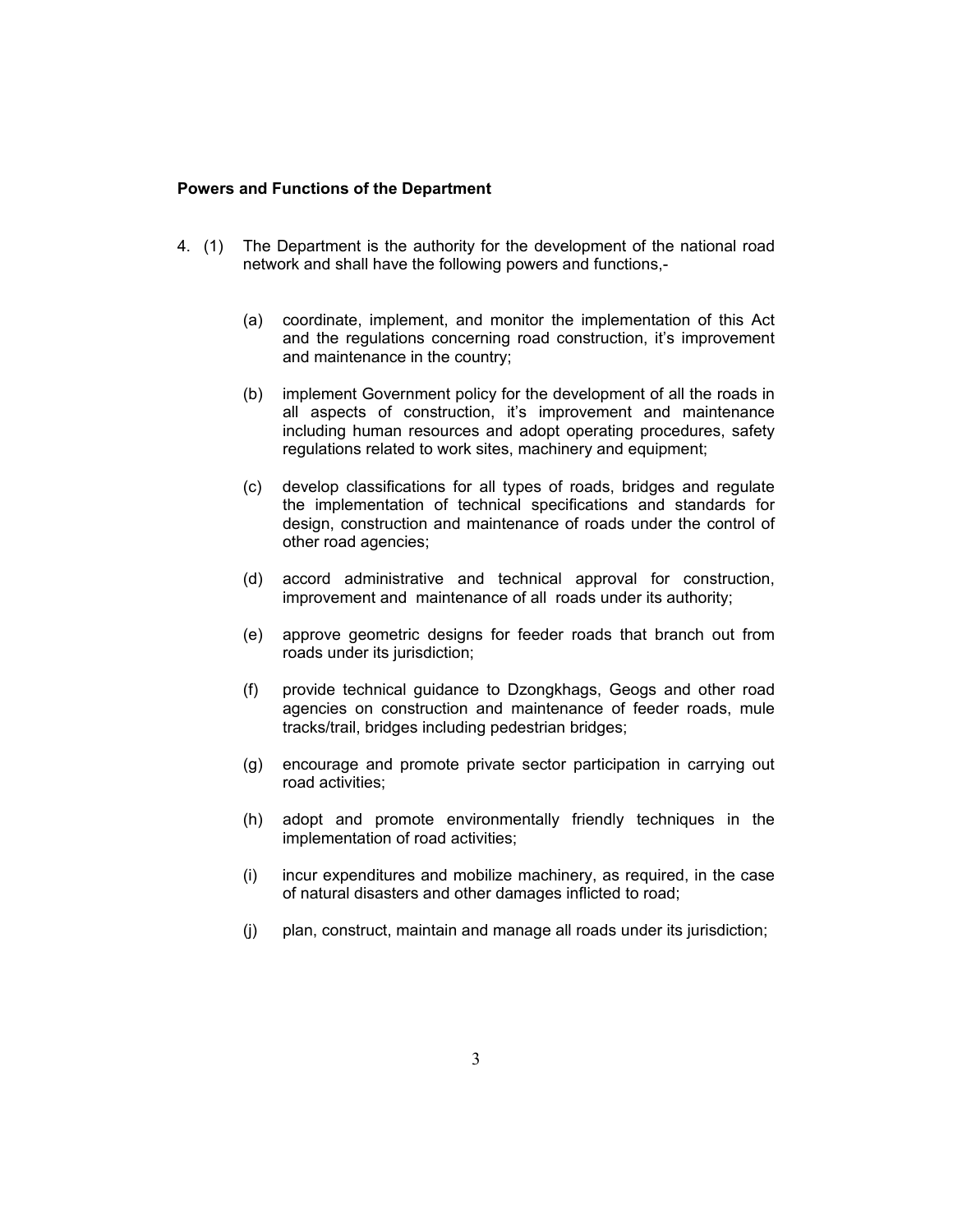- (k) prohibit construction of structures, whether on national, communal or private lands, falling within the road right of way and road control area as specified in rules and regulations issued under this Act or other relevant legislation;
- (l) designate and name roads, bridges within the road network
- (m) clear obstructions to vehicular traffic including clearing of landslides and removal of trees;
- (n) enter private lands for the inspection of road location/alignment with the owners consent as per the procedures specified in the rules and regulations issued under this Act and other relevant legislation;
- (o) introduce new technologies in road construction and maintenance activities to improve efficiency and productivity;
- (p) remove off-road vehicles/equipment to prevent blockade of vehicular traffic and recover the cost of such removal from the concerned owner of vehicle/equipment;
- (q) demolish unauthorized structures within the road right of way and road control area and recover the cost of such demolition from the concerned owners of the unauthorized structures;
- (r) recover actual cost of roads damaged by a person;
- (s) acquire land for the purposes of road construction or widening based on the provisions of the Land Act, 1979 and as amended from time to time;
- (t) grant written permission to carry out otherwise prohibited activities for the purposes of road construction and maintenance;
- (u) install mandatory and cautionary signs to prevent traffic hazards and inconvenience to vehicular traffic;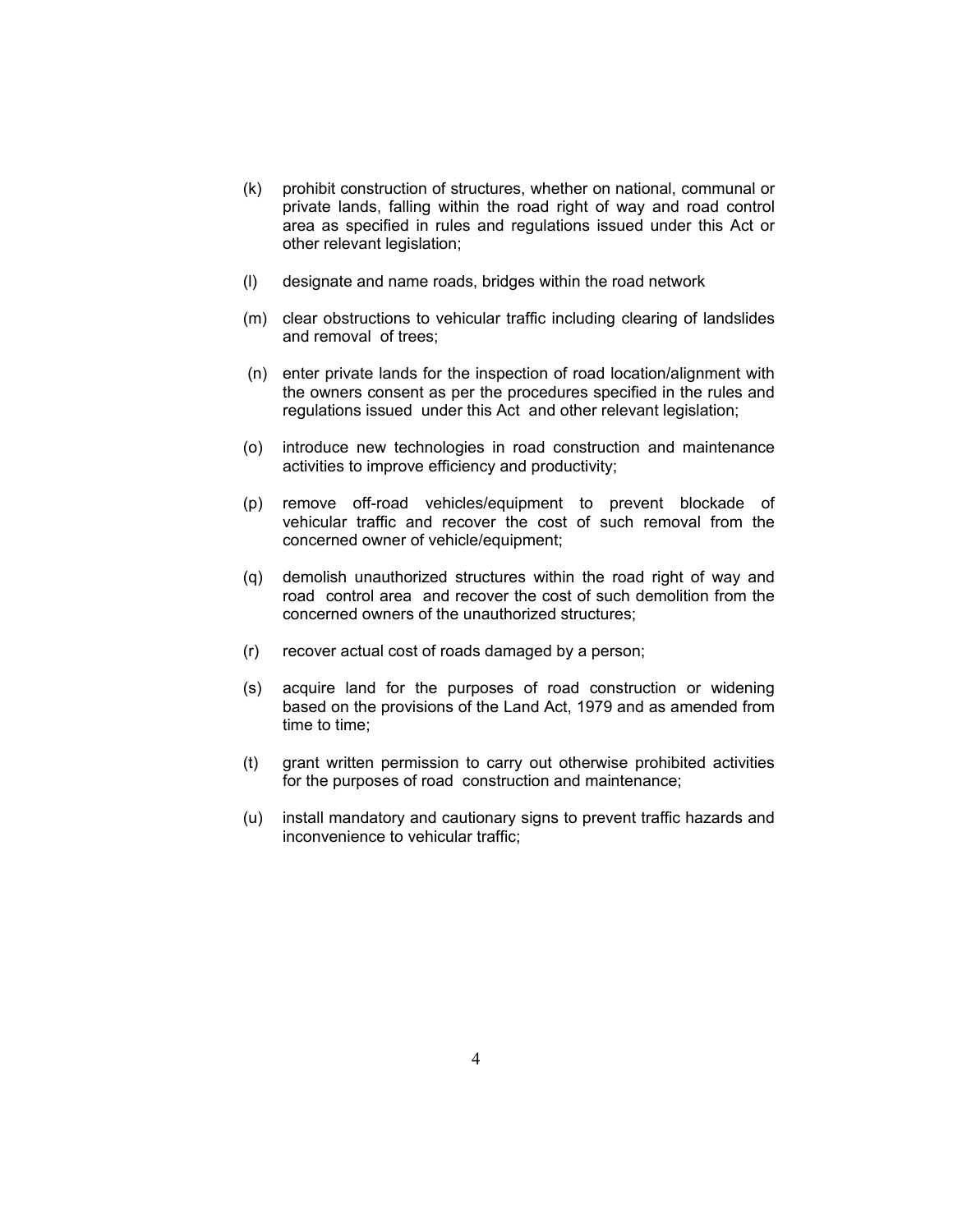- (v) provide roadside amenities such as emergency telephones, first aid posts and rescue facilities;
- (w) carry out roadside development to improve roadside landscape.
- (x) The department and other road agencies concerned shall fix the road control area in consultations with the Dzongkhag Yargay Tshogdu.
- (2) The Head of Department may delegate certain powers to appropriate officials or agencies.

#### **Powers and Functions of Other Road Agencies**

#### 5. **Dzongkhag Yargay Tshogdu**

- 5.1 The Dzongkhag Yargay Tshogdu shall have the following powers and responsibilities within their areas of jurisdiction, -
	- (a) formulate and approve dzongkhag plans for the construction and maintenance of roads based on priorities of the plans keeping in view the national polices to enhance road development.
	- (b) review, evaluate and approve Geog plans for the construction and maintenance of feeder roads, farm roads, power tiller roads, mule tracks/trails, bridges including pedestrian bridges.

#### **Dzongkhag Administration**

- 5.2 The Dzongkhag Administration shall have the following powers and responsibilities within their areas of jurisdiction, -
	- (a) coordinate, implement and monitor the road plan in accordance with the Dzongkhags Yargay Tshogdu's approved resolutions with out violating the provisions of this Act and the rules and regulations issued there under.
	- (b) survey, design, and construct feeder roads, farm roads and power tiller roads within the Dzongkhag in accordance with the guidelines issued by the Department and the National Environment Commission;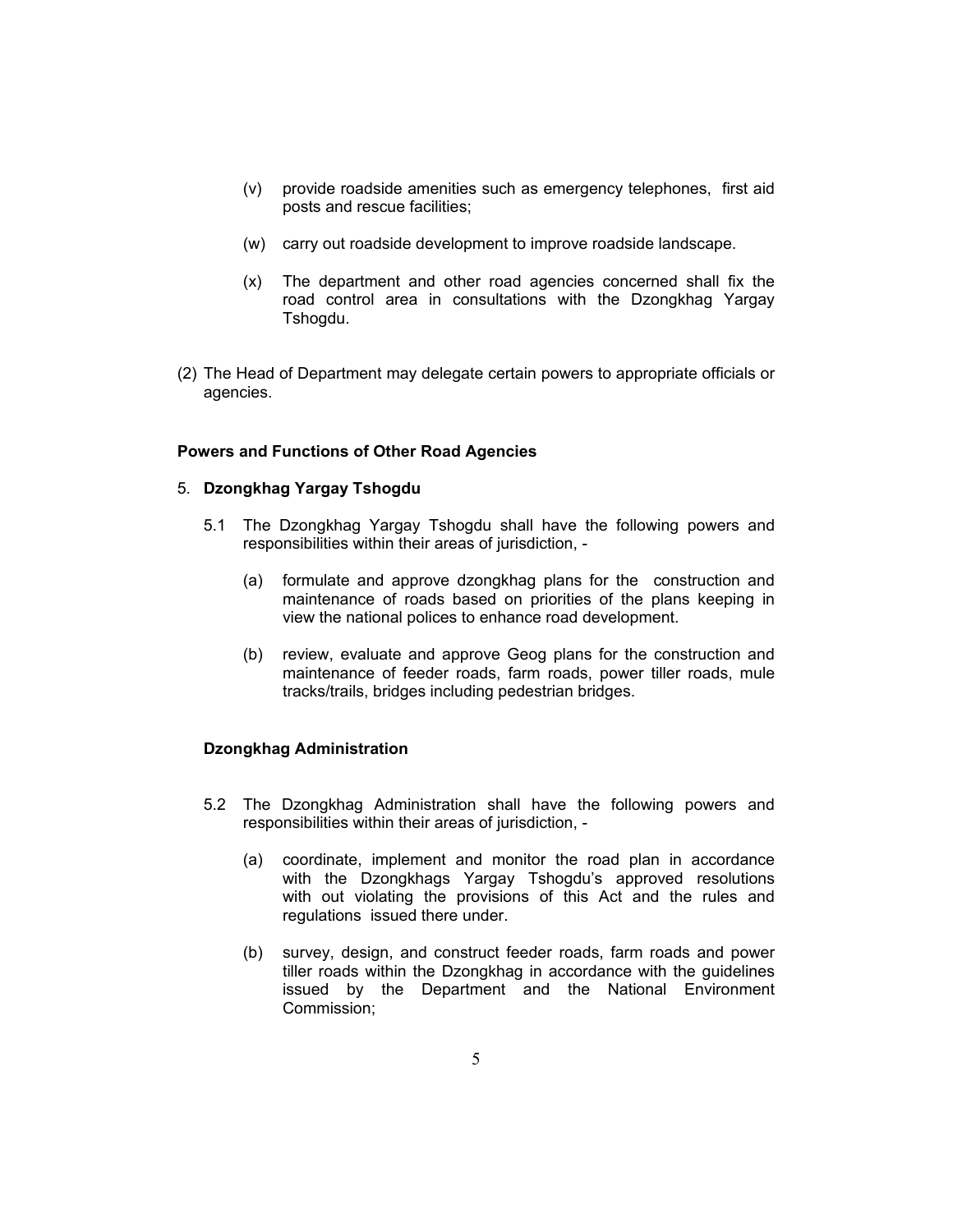- (c) clear obstructions to vehicular traffic including clearing of landsides and trees from the roads;
- (d) remove off-road vehicles/equipment to prevent blockade of vehicular traffic and recover the cost of such removal from the concerned owner of vehicle/equipment;
- (e) recover actual cost of roads damaged by a person;
- (f) acquire land for the purposes of road construction or widening based on the provisions of the Land Act, 1979 and as amended from time to time;
- (g) prevent construction of structures within the road right of way of national highways, district roads and feeder roads falling within the Dzongkhag and take measures such as cessation of construction and demolition of the structures. The road right of way shall be 100 feet wide for national highways, district roads and feeder roads except within the designated municipal boundary. The horizontal distance between the edge of carriageway and the boundary of the road right of way shall be 50 feet on both sides.
- (h) provide support for carrying out major landslide clearance and repairs on farm and power tiller roads maintained by communities;
- (i) may delegate to appropriate officials any or all the powers.

#### **Geogs**

- 5.3 The Geogs shall have the following powers and responsibilities within their areas of jurisdiction, -
	- (a) coordinate, implement, and monitor the implementation of this Act and the regulations concerning roads;
	- (b) formulate and implement Geog plans for construction and maintenance of the roads;
	- (c) administer, monitor, build and maintain footpaths, mule tracks/trails, farm roads, power tiller roads and bridges;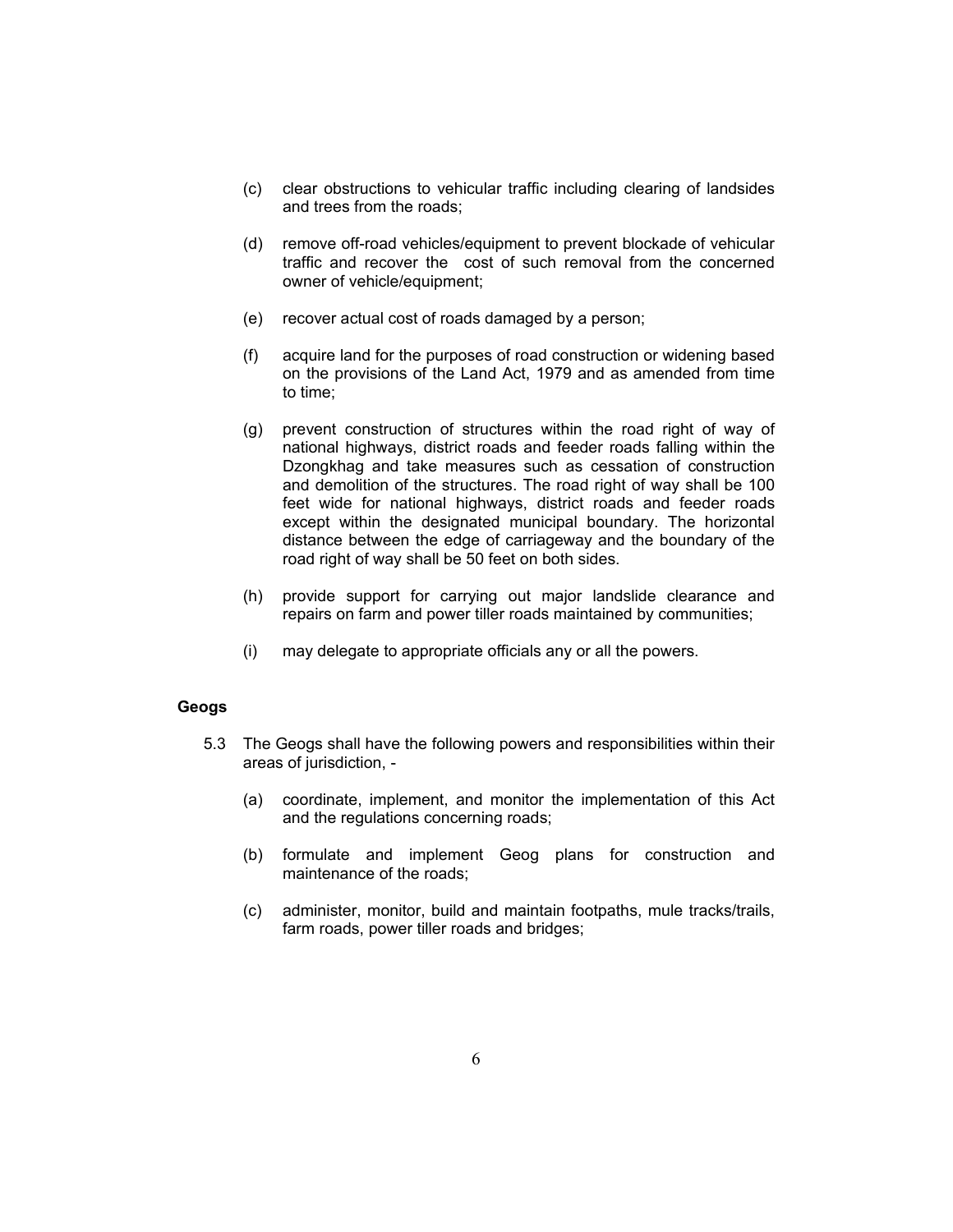- (d) prevent construction of structures within the road right of way of national highways, district roads and feeder roads falling within the Geog, and take measures such as cessation of construction and demolition of the structures. The road right of way shall be 100 feet wide for national highways, district roads and feeder roads except within the designated municipal boundary. The horizontal distance between the edge of carriageway and the boundary of the road right of way shall be 50 feet on both sides;
- (e) provide funds for the maintenance of road infrastructure and mobilize voluntary labour;
- (f) clear obstructions on footpaths, mule tracks/trails, farm roads and power tiller roads, including clearing of landslides and removal of trees;
- (g) recover actual cost of roads damaged by a person;
- (h) collect toll on farm and power tiller roads and utilize such funds for their maintenance.

#### **Municipality**

- 5.4 Municipalities shall have the following powers and responsibilities within their areas of jurisdiction, -
	- (a) coordinate, implement and monitor the implementation of this Act and the regulations concerning all the roads located within the municipal boundaries;
	- (b) prepare municipal plans for construction and maintenance of the roads and to implement those plans;
	- (c) exercise control regarding the maintenance and use of roads;
	- (d) hire, mobilise and provide labour, materials, machinery and equipment for the construction and maintenance of roads and footpaths;
	- (e) incur expenditures and organise the mobilisation of machinery, equipment and human resources within the municipality for repairing the roads in the event of an emergency.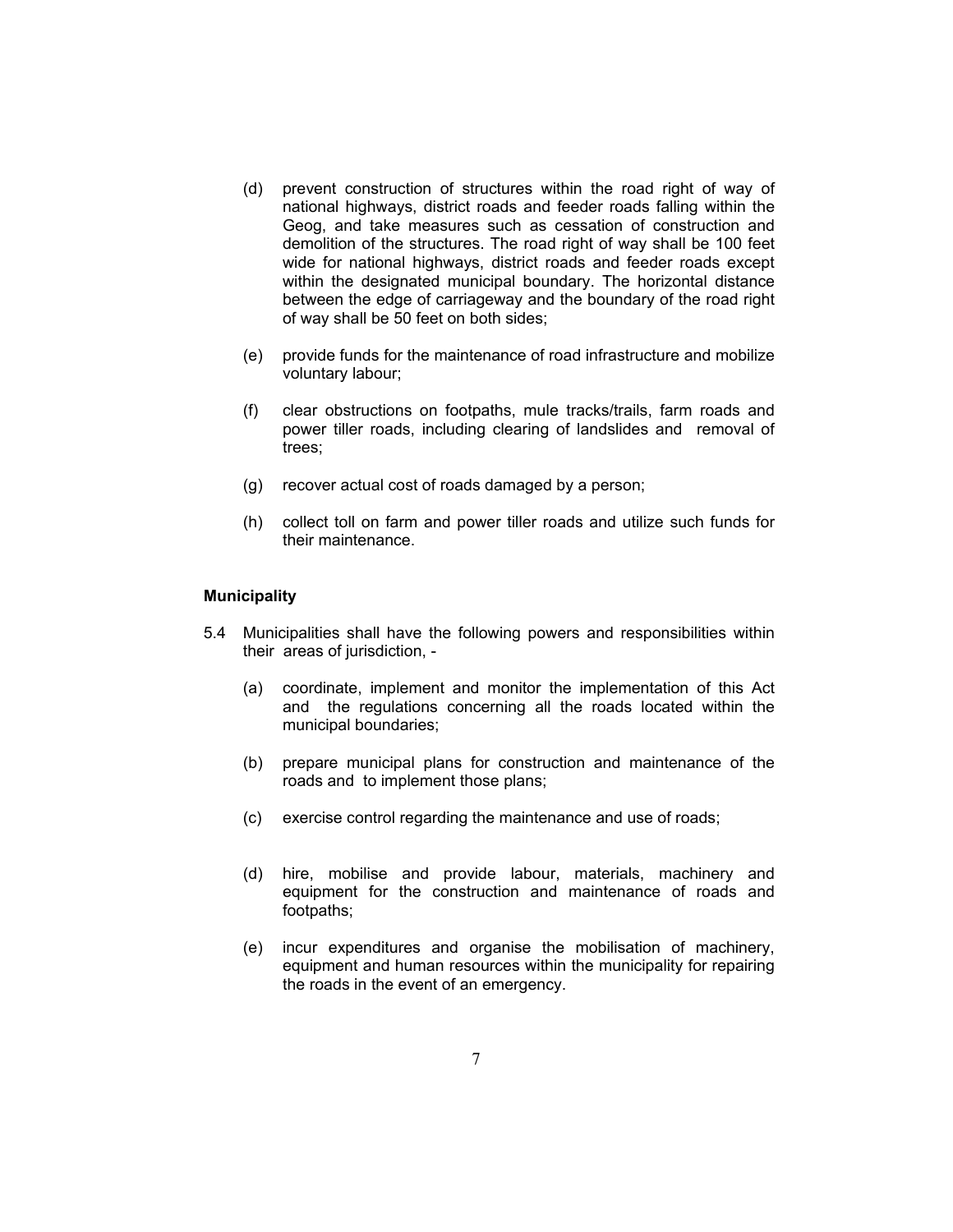- (f) implement control of roads, including control over building in prohibited areas along roads;
- (g) designate and name urban roads;
- (h) remove off-road vehicles/equipment to prevent blockade of vehicular traffic and recover the cost of such removal from the concerned owner of vehicle/equipment;
- (i) prevent unauthorized constructions within the road right of way as prescribed in the urban development plan;
- (j) recover actual cost of roads damaged by a person;
- (k) enter private lands during road location/alignment with the owners consent as per the procedures specified in rules and regulations issued under this Act and other relevant legislation;
- (l) Install mandatory and cautionary signs to prevent traffic hazards and inconvenience.

#### **Other Institutions**

- 5.5 The other institutions responsible for the construction, management and maintenance of roads under their jurisdiction including installation of mandatory and cautionary signs, shall include, but are not limited to, -
	- (a) The Ministry of Agriculture (for farm and power tiller roads and forest roads);
	- (b) The Ministry of Trade & Industry (for mining, exploration, industry and power roads);
	- (c) The Ministry of Education (for education roads);
	- (d) The Ministry of Information & Communications (for telecommunications roads);
	- (e) The Ministry of Health (for health roads).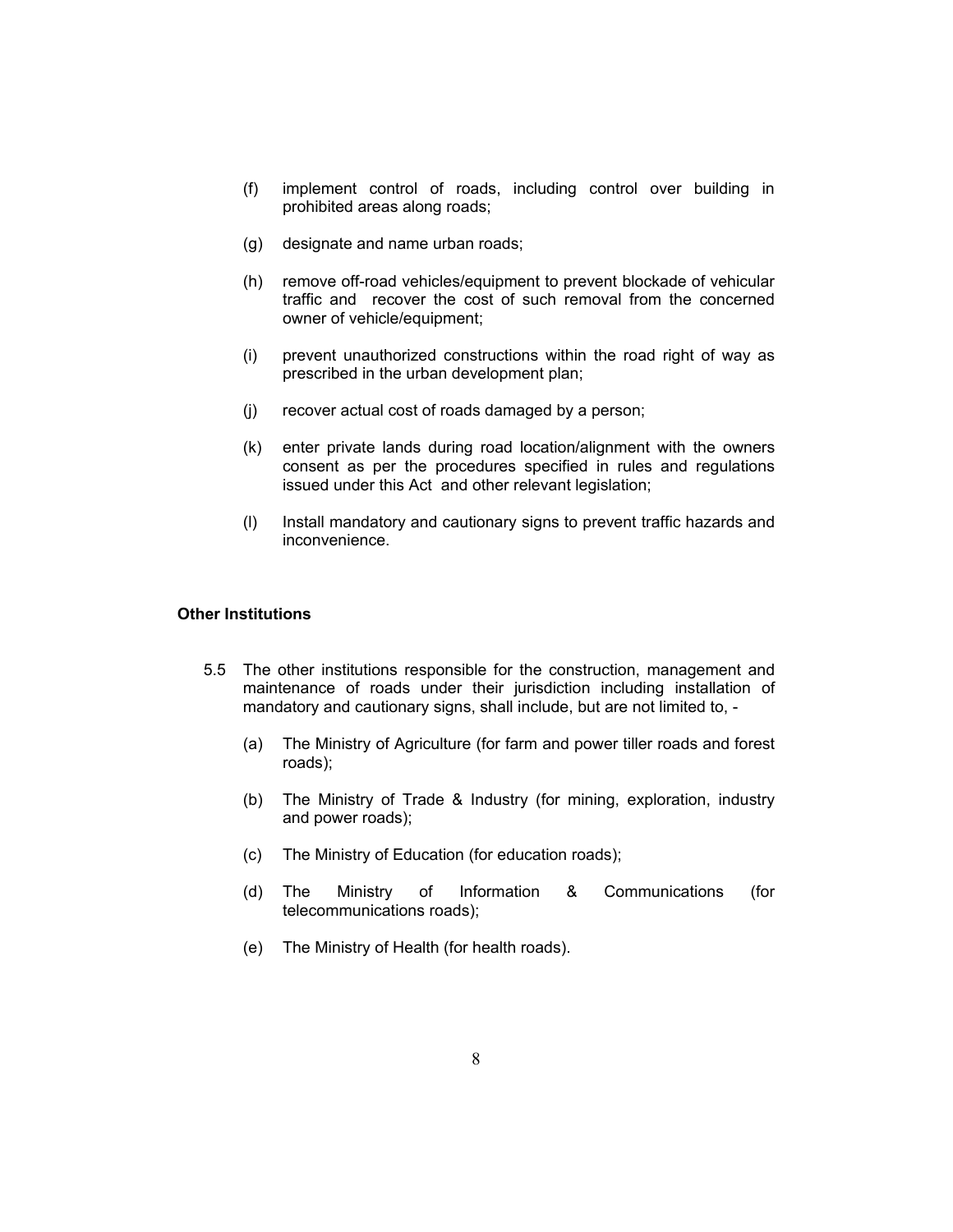## **CHAPTER THREE**

#### **Road Parts**

#### **TECHNICAL STANDARDS**

- 6. (1) A road shall consists of five parts,
	- (a) carriageway;
	- (b) road right of way;
	- (c) road control area;
	- (d) road shoulder;
	- (e) road infrastructure facilities.
	- (2) The width of the road right of way for all roads shall be set by the Ministry.
	- (3) The width of the road control area shall be set by the Department or other road agencies responsible for that road in accordance with section 4-1(x) and on the basis of the general technical specifications and the standards set by the Standard and Quality Control Authority for that type of road under Section 7 and upon special conditions of the local landscape of the rural areas, and shall, as much as is feasible provide a clear view for the drivers as well as for safety in road construction and maintenance.

#### **Technical Standards for Roads and for Road Location/Alignment**

- 7. (1) The technical standards for all types/classes of roads, including private roads, shall be set by the Standard and Quality Control Authority, in consultation with the other road agencies concerned. The Standard and Quality Control Authority shall also develop manuals, technical guides setting standards for different types of roads, bridges and for their construction and maintenance.
	- (2) In addition to the technical standards for road construction and maintenance, all road agencies must conform to the following;-
		- (a) environmental considerations;
		- (b) geological stability considerations;
		- (c) protection of sacred and cultural sites;
		- (d) preservation of agricultural land;
		- (e) socio-economic considerations;
		- (f) traffic safety considerations;
		- (g) other relevant considerations, for the area concerned.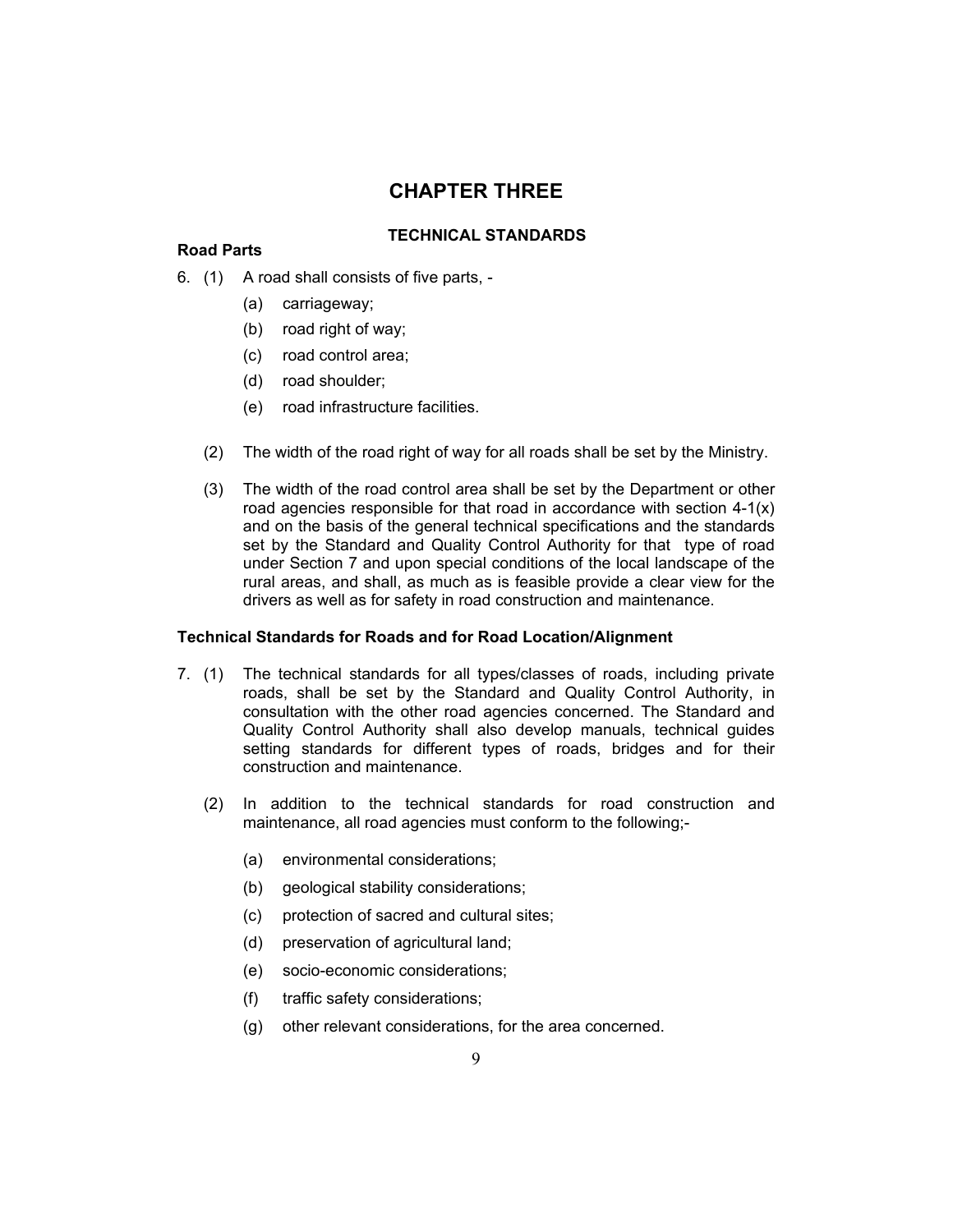- (3) The other road agencies shall consult the Department at the time of fixing alignments for new roads.
- (4) Acquire land for the purposes of road construction or road widening based on the provisions of the Land Act, 1979 and as amended from time to time.

#### **Ownership of Roads and Resources**

- 8. (1) The Department and other road agencies shall have priority for the use of natural resources available within the road right of way and road control area over other organisations for road related purposes. The Department of Forests and the Department of Geology and Mines shall not issue any clearance to other organizations for collection of resources within the road right of way and road control area without the express written consent of the Department or other road agencies.
	- (2) Roads whose construction is financed from the Government budget shall be Government property and shall be managed and controlled by the agency concerned.
	- (3) A road and its parts may be leased to legal entities and individuals on a contract basis, in accordance with special regulations set by the Ministry.
	- (4) Legal entities and citizens of Bhutan may construct toll roads and bridges. The procedures regarding regulation of toll payments shall be set by the Ministry based on the powers conferred under this Act.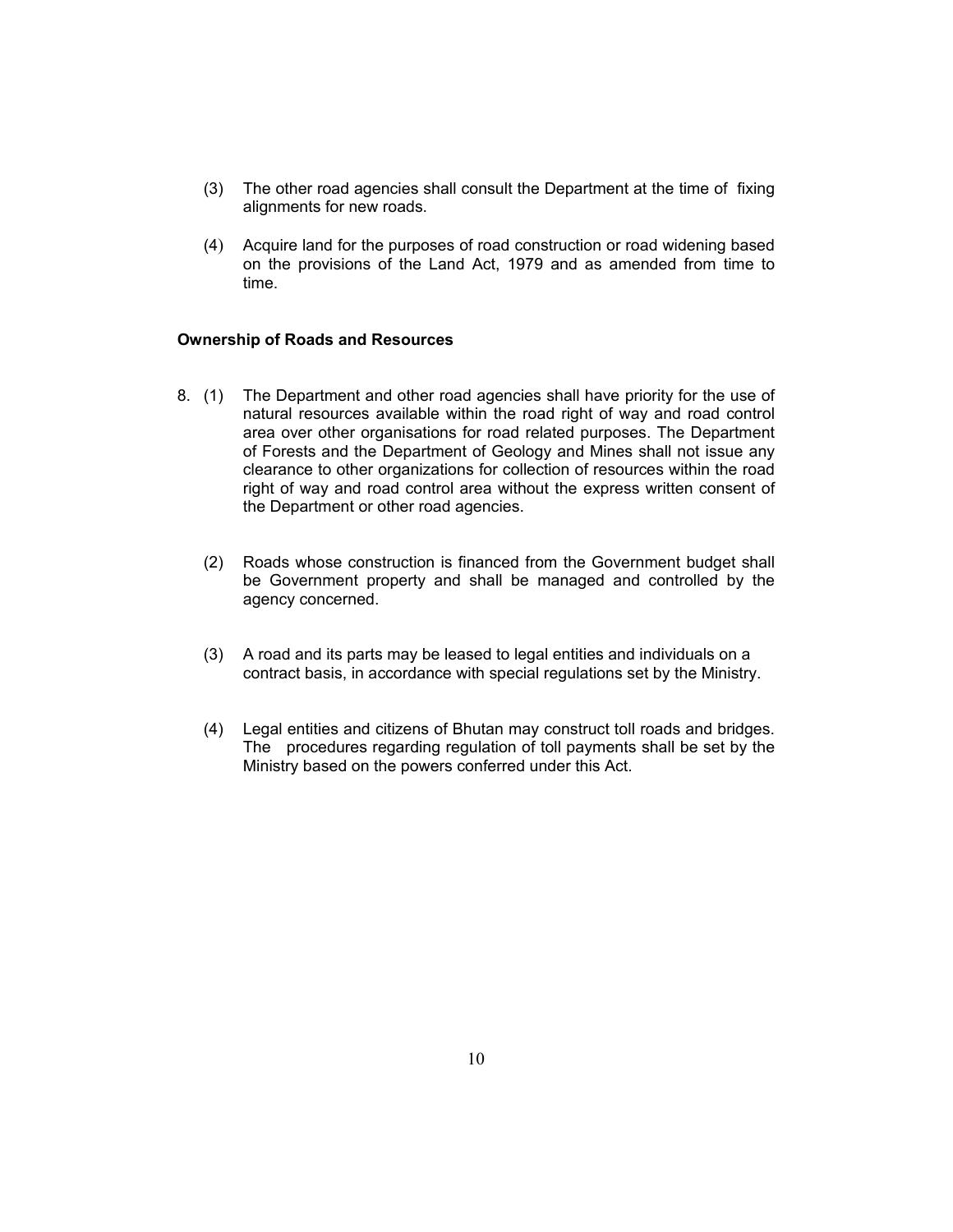## **CHAPTER FOUR**

#### **CONDITIONS AND REQUIREMENTS FOR THE CONSTRUCTION AND USE OF ROADS AND BRIDGES**

#### **General Conditions and Requirements for the Construction of Roads and Bridges**

- 9 (1) Legal entities, persons regardless of their type of ownership, may carry out construction and maintenance works for roads including bridges. The type of works that may be carried out by specific types of enterprises shall be set by the Ministry in accordance with required licences and on a contract basis.
	- (2) Legal entities, persons in the process of construction, improvement, and maintenance of roads and bridges shall comply with the technical standards set by the Standard and Quality Control Authority and follow occupational health and safety standards.
	- (3) A legal entity or persons carrying out road construction, improvement and maintenance works shall ensure a safe and trouble-free passage of vehicles on that road, carry out timely inspection of the road for its repairs and protection.
	- (4 ) During the execution of construction and maintenance works of roads and bridges, standards for traffic safety, as set by the Road Safety and Transport Act, 1999, shall be followed by the Department and other road agencies responsible for the road concerned.

#### **General Rights and Obligations**

- 10. (1) Citizens of the Kingdom of Bhutan and foreign citizens shall use roads in accordance with the laws and regulations of the Kingdom of Bhutan.
	- (2) The Department and other road agencies shall, while carrying out their functions with regard to the construction and maintenance of road, ensure the safety of road users. The standards for such safety shall be made taking into account the limitations set by the topography and climatic conditions of different areas in Bhutan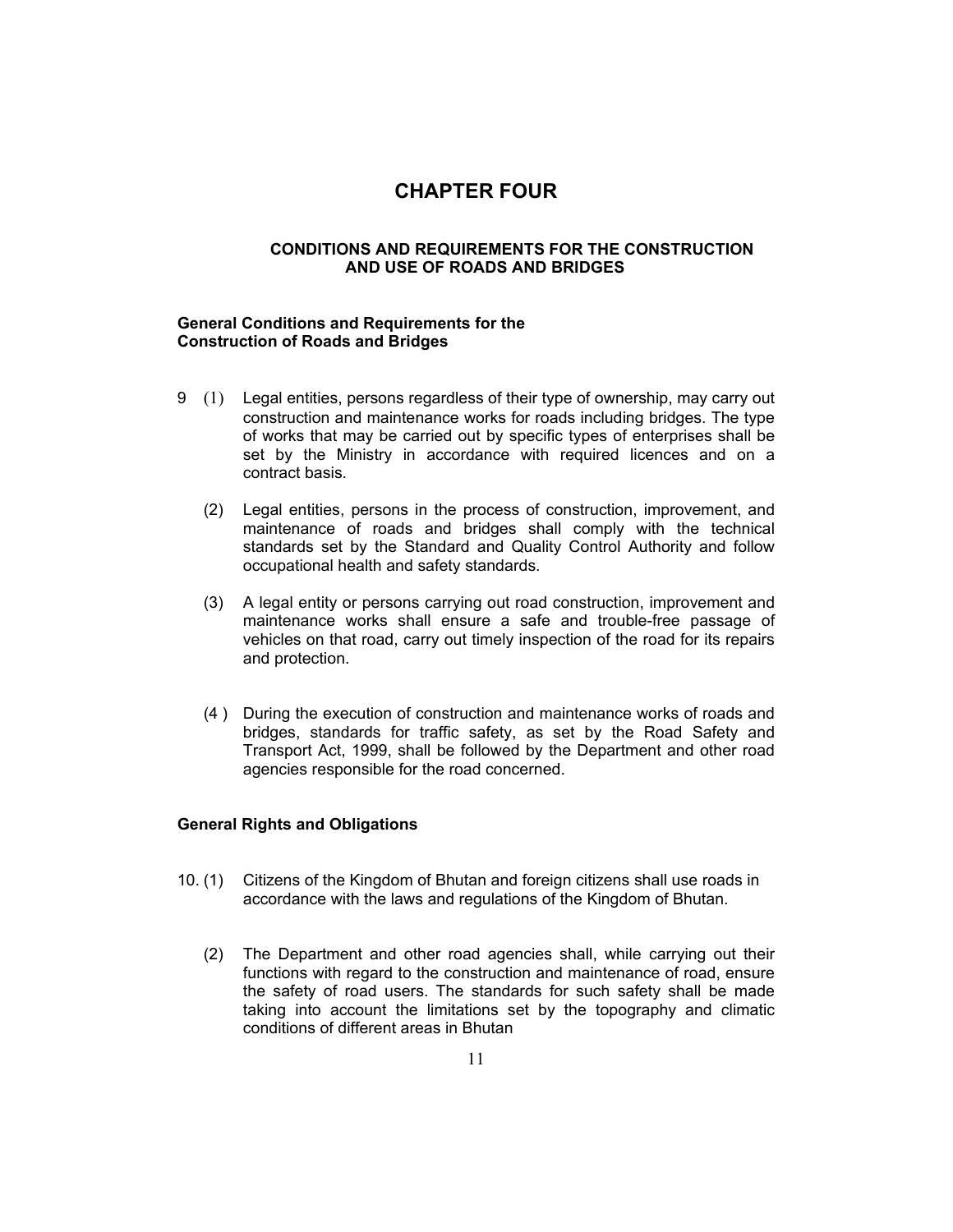## **CHAPTER FIVE**

#### **FINANCING OF ROADS**

#### **General Financing of Roads**

- 11. (1) In addition to the annual national budget, the construction, repair and maintenance of roads and bridges may be funded by specific sources of revenue as designated by the Royal Government.
	- (2) The Royal Government may mobilize international and domestic loans, grants and aids for funding of road projects.

#### **Road User Fees**

- 12. (1) Procedures and regulations regarding payments and fees for the use of roads shall be set by the Ministry. Rules regarding the level of such payments and fees shall also be set by the Ministry or may be delegated to the agency responsible for that road.
	- (2) Unless otherwise specified in international treaties, foreign legal entities, as well as foreign individuals residing or plying within the territory of the Kingdom of Bhutan, shall pay road user fees in accordance with regulation set by the Ministry.

## **CHAPTER SIX**

#### **GOVERNMENT CONTROL**

#### **General Rule Regarding Government Control Over Roads**

- 13. (1) Government control over the construction, repair and maintenance of roads shall be executed by the officials of the Department or other road agencies based upon the rules and regulations established under this Act and other relevant legislation.
	- (2) The services of the police may be used to assist in enforcement of such government control.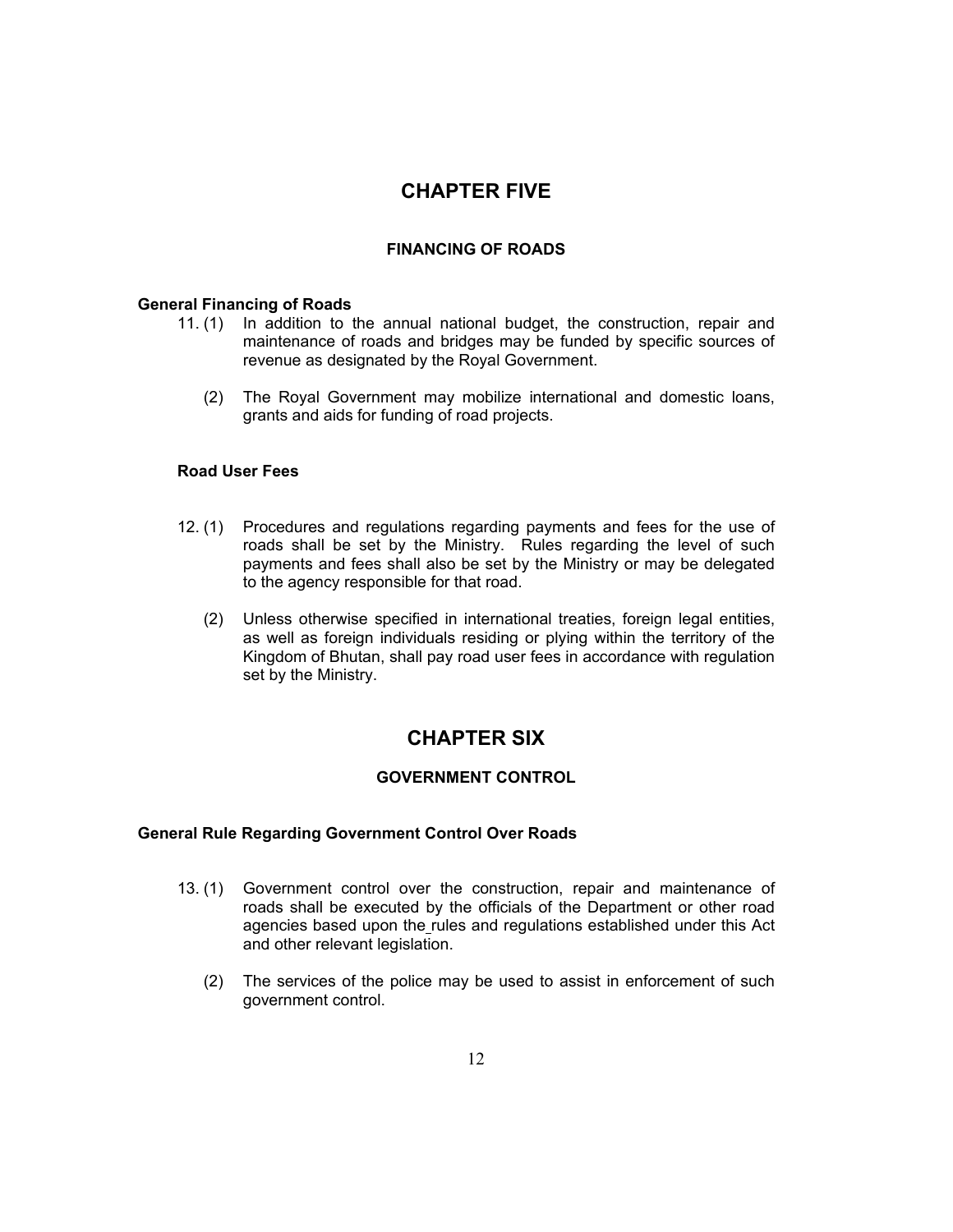#### **Regulation of Roadside Constructions and Other Activities**

- 14. (1) Regulation of roadside constructions and management of resources within road right of way and road control area such as quarrying, logging or any other activity detrimental to the stability of road shall be carried out by the Department or other road agencies under their jurisdiction.
	- (2) Construction of temporary, semi-permanent and permanent structures shall not be permitted within the road right of way and road control area except for the purposes of road construction and maintenance. The road right of way shall be 100 feet wide for national highways, district roads and feeder roads except within the designated municipal boundary. The horizontal distance between the edge of carriageway and the boundary of the road right of way shall be 50 feet on both sides.
	- (3) Restrictions for the construction of temporary, semi-permanent and permanent structures shall not apply to the roads located within the municipal boundaries. Roads located within the municipal boundaries shall be governed by the rules and regulations of the concerned municipality.

#### **Road Inspectors**

- 15. (1) The Department may designate Road Inspectors for the roads under its jurisdiction and authorize other road agencies to designate their Road Inspectors.
	- (2) The road inspector shall have the following duties within his area of territorial jurisdiction to, -
		- (a) enforce this Act, regulations and the standards related to control of roads;
		- (b) take measures to prevent violations of this Act;
		- (c) provide information to the general public about the provisions of the Act and the rules and regulations there under;
		- (d) report to the nearest Police Station of any offence committed under this Act and its regulations;
		- (e) follow all legal formalities pertaining to the search of person, property and vehicles, including seizure and arrest as per the provisions enshrined in the Civil and Criminal Procedure Code of Bhutan, 2001.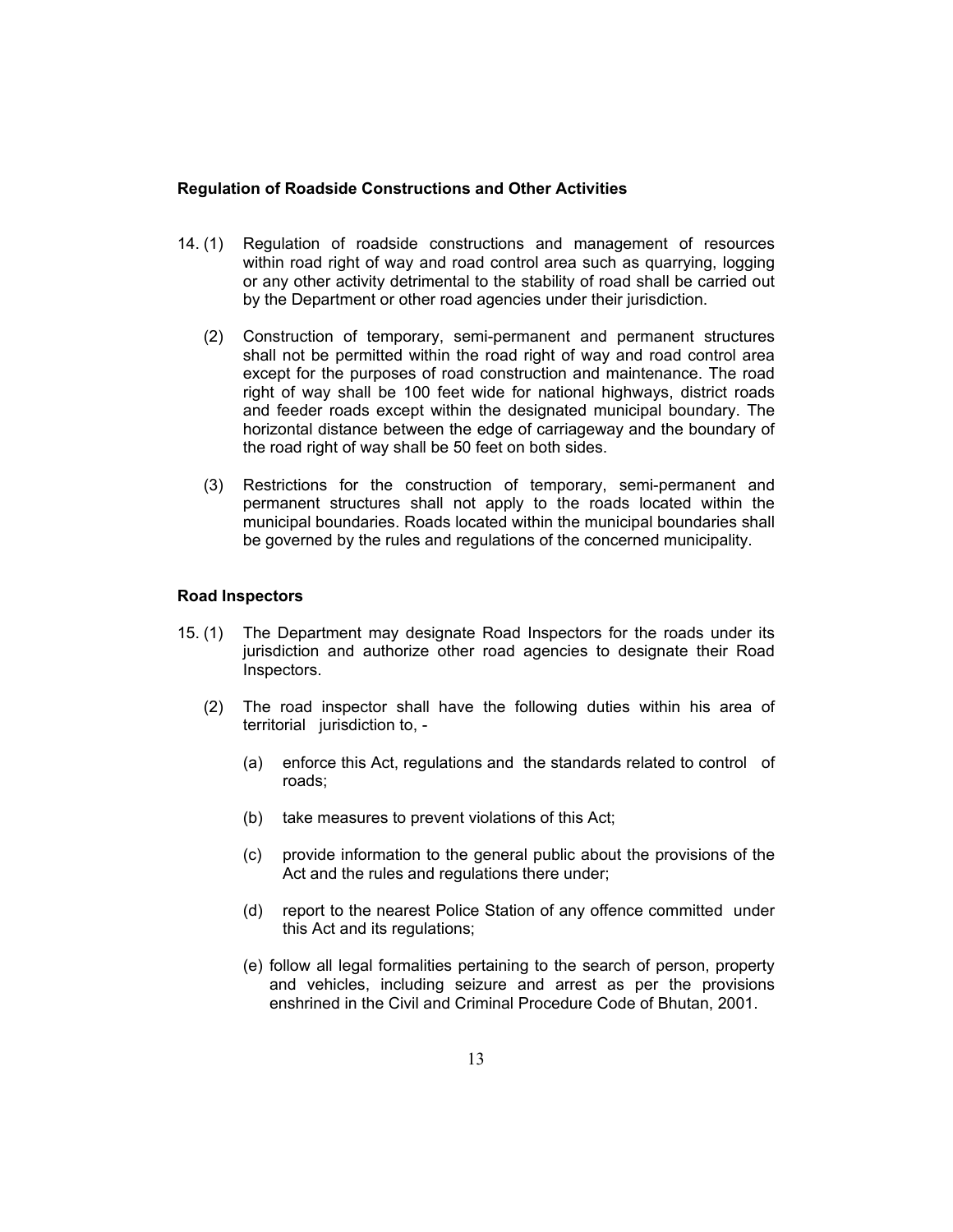- (3) The road inspector shall have the following powers to,
	- (a) stop any person from committing a violation of road regulations under this Act;
	- (b) prohibit vehicles from plying on certain classification of roads and bridges that do not comply with the width, height and volume restrictions and the loading standards,
	- (c) initiate administrative actions against persons violating laws, regulations and rules regarding the control of roads.
- (4) The Head of the Department and the Heads of other road agencies shall issue identity cards to the Road Inspectors and authorized officers.
- (5) The road inspector shall have identification on his person at all times when carrying out his duties and upon demand produce it.

#### **Immunity and Liability of Road Inspectors**

- 16. (1) No road inspector shall be liable for anything done by him in good faith for purposes of enforcing this Act or otherwise acting in the course of duty.
	- (2) A road inspector who wrongfully and without good cause seizes any property or detains any person is punishable in accordance with this Act and other related laws. In particular, a road inspector shall be prohibited from doing the following, -
		- (a) stopping the driver of a motor vehicle or any other person on a road without legal grounds;
		- (b) abusing his powers in any other manner, including setting illegal requirements;

#### **Closing of Roads**

17. (1) The Department or other road agency concerned may close a road or road section where there is danger to the traffic. In addition, the Department or other road agency may put speed limits or weight limits on certain roads, road sections or bridges when warranted based on the above considerations. Further, the Department or other road agency may place limits upon the use of that road or change traffic patterns when so required. Such decisions shall be made promptly and conveyed to road users.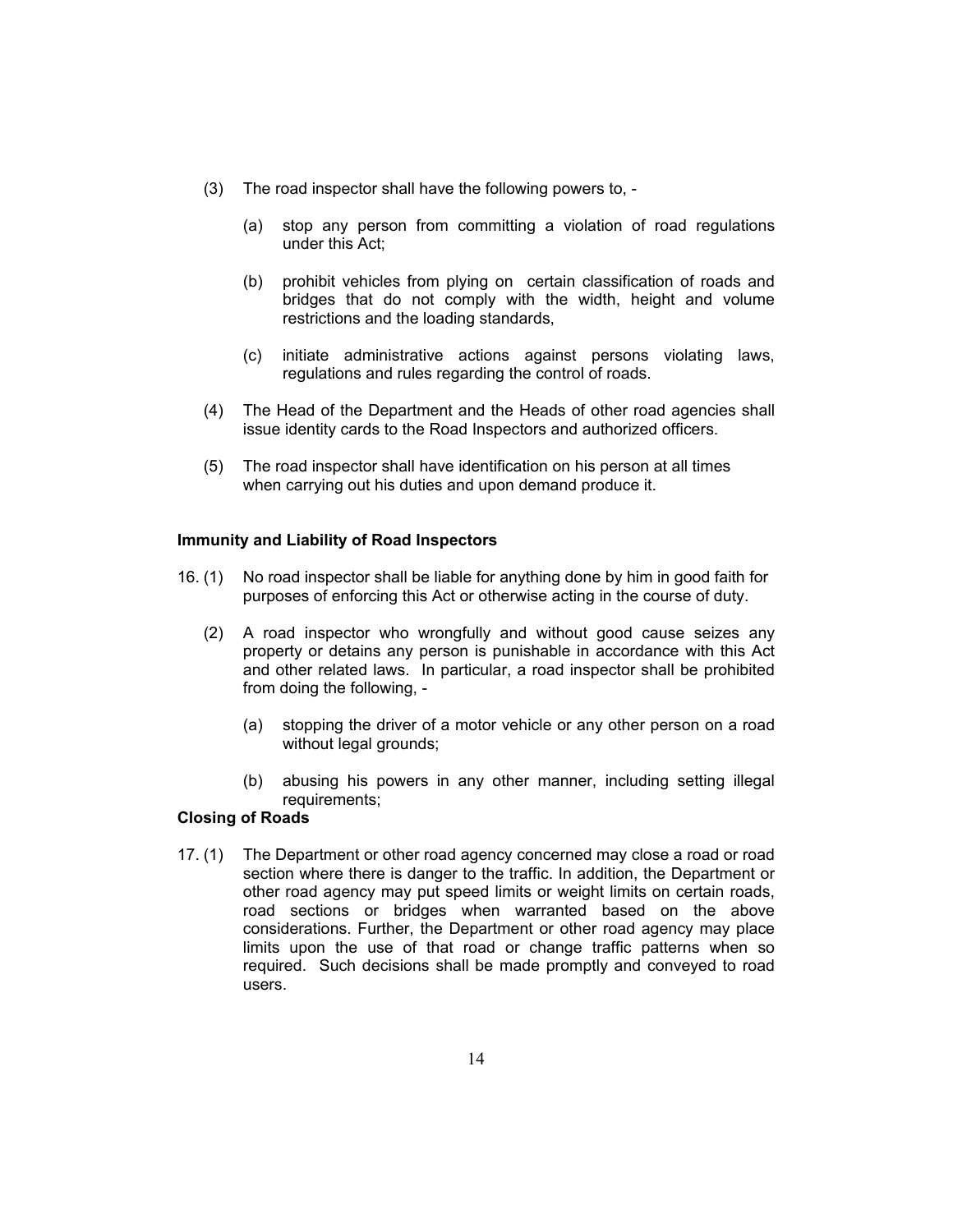(2) Decisions regarding such closing or limitation of use of roads shall be made by the Department or other road agency. Where possible, such decisions shall be made in consultation with the local Police.

## **CHAPTER SEVEN**

#### **ENFORCEMENT, PENALTIES AND SETTLEMENT OF DISPUTES**

#### **Offences under the Act**

- 18. (1) A person shall be guilty of an offence if he does any of the following with regard to roads, -
	- (a) construct structures within the road right of way and road control area;
	- (b) intentionally or wilfully break, puncture, cut, dig or destroy roads, road infrastructure facilities including removal of reference points;
	- (c) collect or conduct quarrying of in-situ construction materials, logging and such other activities within the road right of way and road control area without proper approval;
	- (d) conduct any activity on a carriageway, road right of way or road control area including buying, selling or conducting any business or activity not otherwise connected with road use;
	- (e) leave or abandon vehicles, machineries or otherwise gather, pile up, stack, install or hang anything on the road and the road right of way in a manner that obstructs or endangers the safety of the travelling vehicles or in a way that causes inconvenience to road works;
	- (f) bar the use of road or place pointed or edged articles or other barriers on the road which are dangerous and which are likely to cause damage to the persons or vehicles, thus disturbing the normal use of the road;
	- (g) discard or throw garbage, sewage, wastewater, effluent discharges, stone or other things on a carriageway, road right of way or road control area in a way that affects the safety of road users;
	- (h) construct a road or any other thing within the road right of way or road control area as an entrance or exit to that road without proper approval;
	- (i) carry loads in excess of limits set by the Department;
	- (j) pilferage government properties along the road;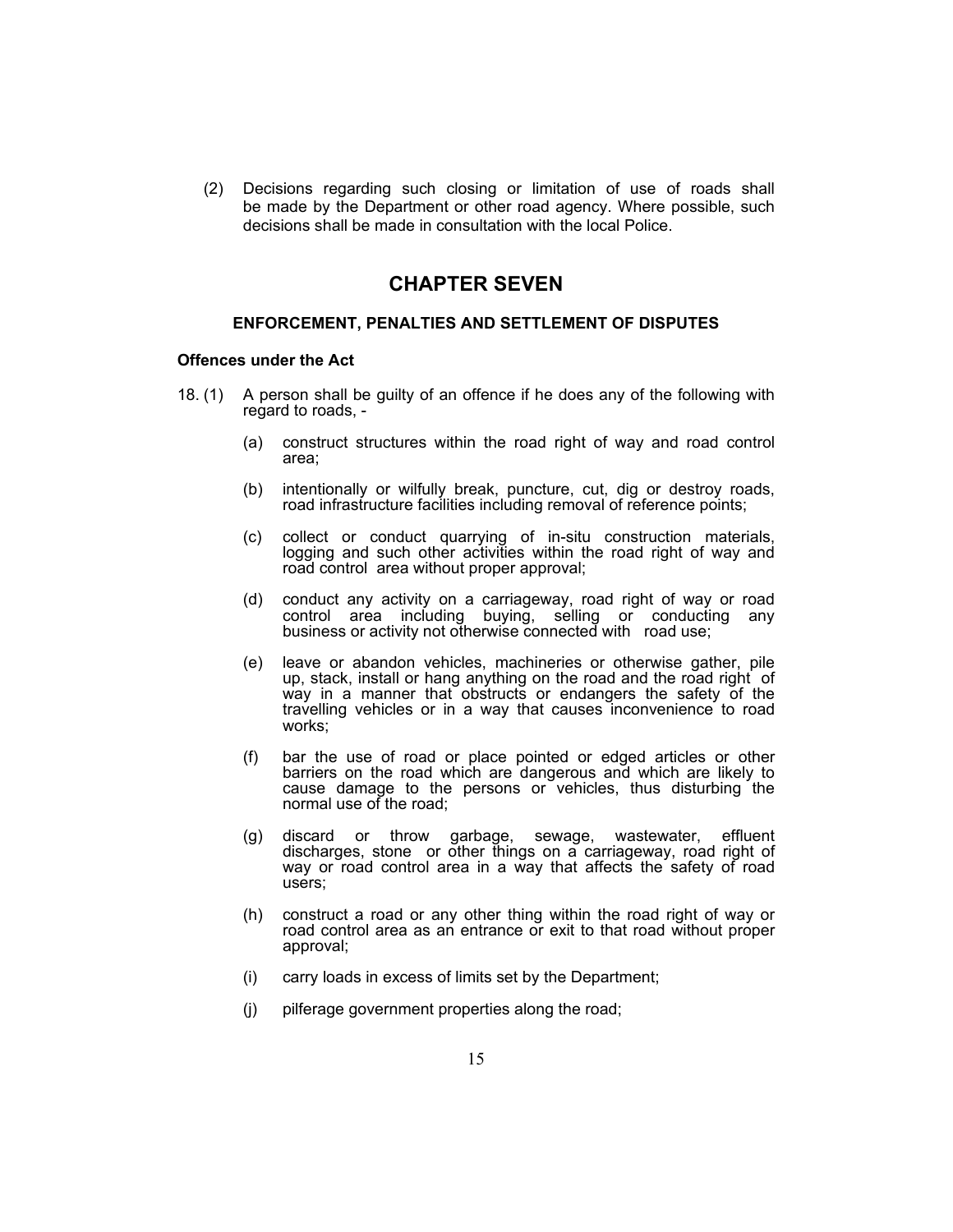- (k) tether or allow domestic animals to loiter within the road right of way;
- (l) destroy trees, grass plants, flowers and other beautification works within the road right of way;
- (m) construct speed breakers without the prior approval of the Department;
- (n) construct roads branching out from existing roads without prior approval from the Department or other road agencies;
- (o) construct new water channel within the road right of way without proper approval from the Department;
- (2) A person who assists, facilitates or abets another to commit an offence under this Act shall be liable for punishment as if he himself had committed the offence.
- (3) A person refusing to cooperate with an authorized officer or an authorised Road Inspector of the Department or other road agency, while discharging his duties under this Act, shall be liable to penalties and fines under Section 19.

#### **Penalties and fines for Violations of this Act**

- 19. (1) Any person found guilty of an offence under Section 18(1) (a) and (b) of this Act, shall be punishable with imprisonment for a term of one year to three years.
	- (2) Any person found quilty of an offence under Section  $18(1)(c)$ ,  $(h)$ ,  $(i)$ , (n),(o) of this Act, shall be punishable with imprisonment for a term of three months to one year.
	- (3) For offences other than those specified in Sections 18(1)(a), (b) and  $18(1)(c)$ , (h), (i), (n), (o), he shall be liable to pay a fine anywhere between ten days to three months, calculated at the Minimum National Wage Rate.
	- (4) For offences not otherwise covered by this act, the penalty, fine and compensation shall be dealt with the severity and gravity of the offences in accordance with the Bhutan Penal Code, 2004.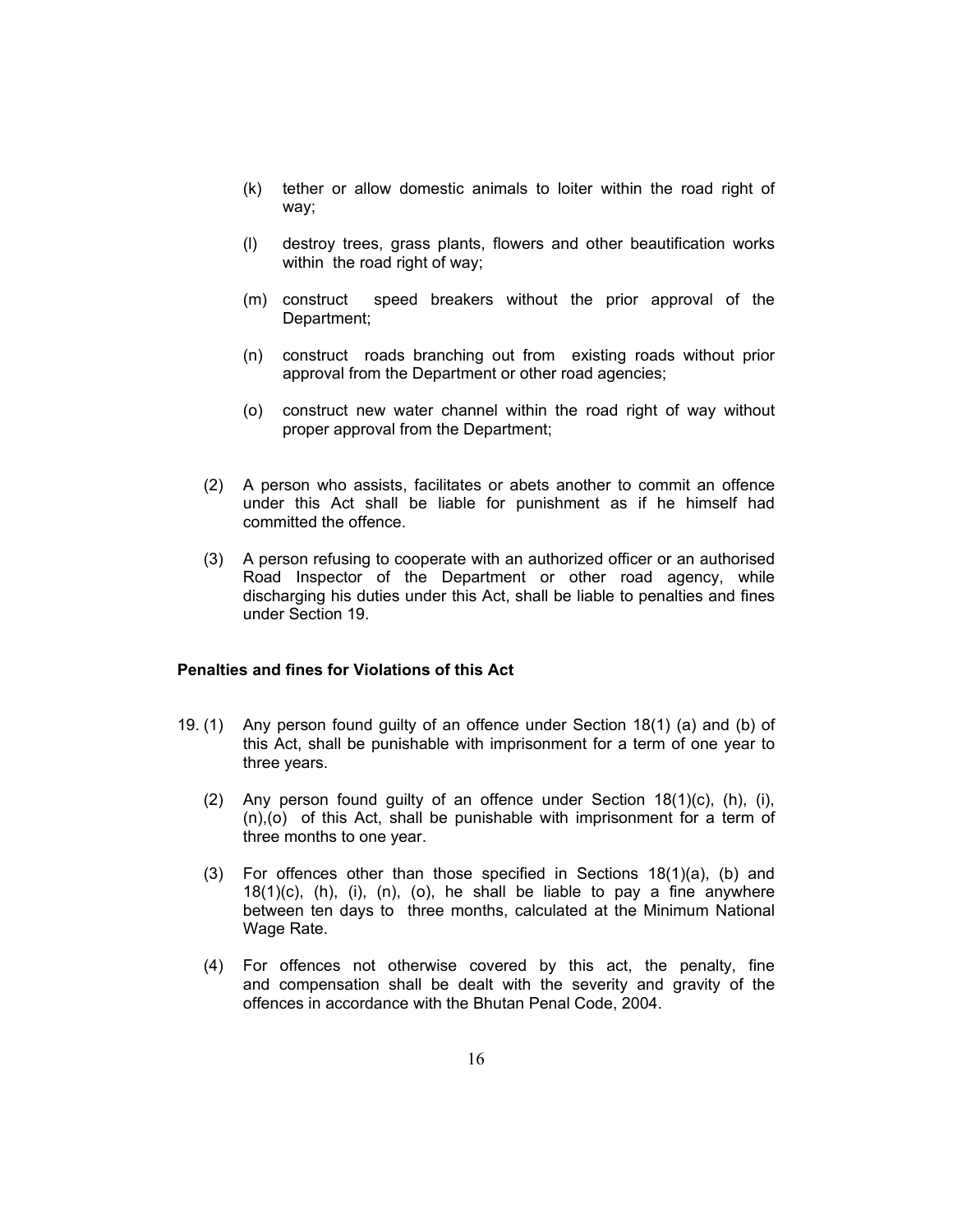#### **Settlement of Disputes**

- 20. (1) If any dispute or conflict relating to road arises, an attempt shall be made to settle the matter amicably through informal dialogue, using the good offices of the designated representatives of the Department or other road agencies.
	- (2) In the event of failure to settle the dispute informally, the parties to the dispute may seek to resolve the dispute through an arbitration by a third party based on the established rules for such arbitration.
	- (3) In the event of failure to settle the dispute amicably, any party aggrieved may appeal to the Ministry.

#### **Appeals**

.

21. In case the dispute cannot be settled based on the provisions for appeal to the Ministry under Section 20(3), either of the parties can appeal to the Court.

## **CHAPTER EIGHT**

#### **RULES, REGULATIONS, AMENDMENT, AUTHORITATIVE TEXT AND DEFINITIONS**

#### **Power of Ministry to Issue Rules and Regulations**

22. The Ministry shall have the powers to issue rules and regulations for the implementation of this Act.

#### **Amendment**

23. This Act or any part or section or sub section of a section of this Act, may, as and when considered necessary, be amended by the National Assembly.

#### **Authoritative Text**

24. The original text of this Act, Dzongkha, is the text deliberated and enacted by the National Assembly, If in any instance a difference in meaning between the two text arises, the Dzongkha text shall prevail.

#### **Rules of Interpretation**

25. In this Act, unless the context indicates otherwise, the singular shall include the plural, and masculine shall include the feminine gender and vice versa.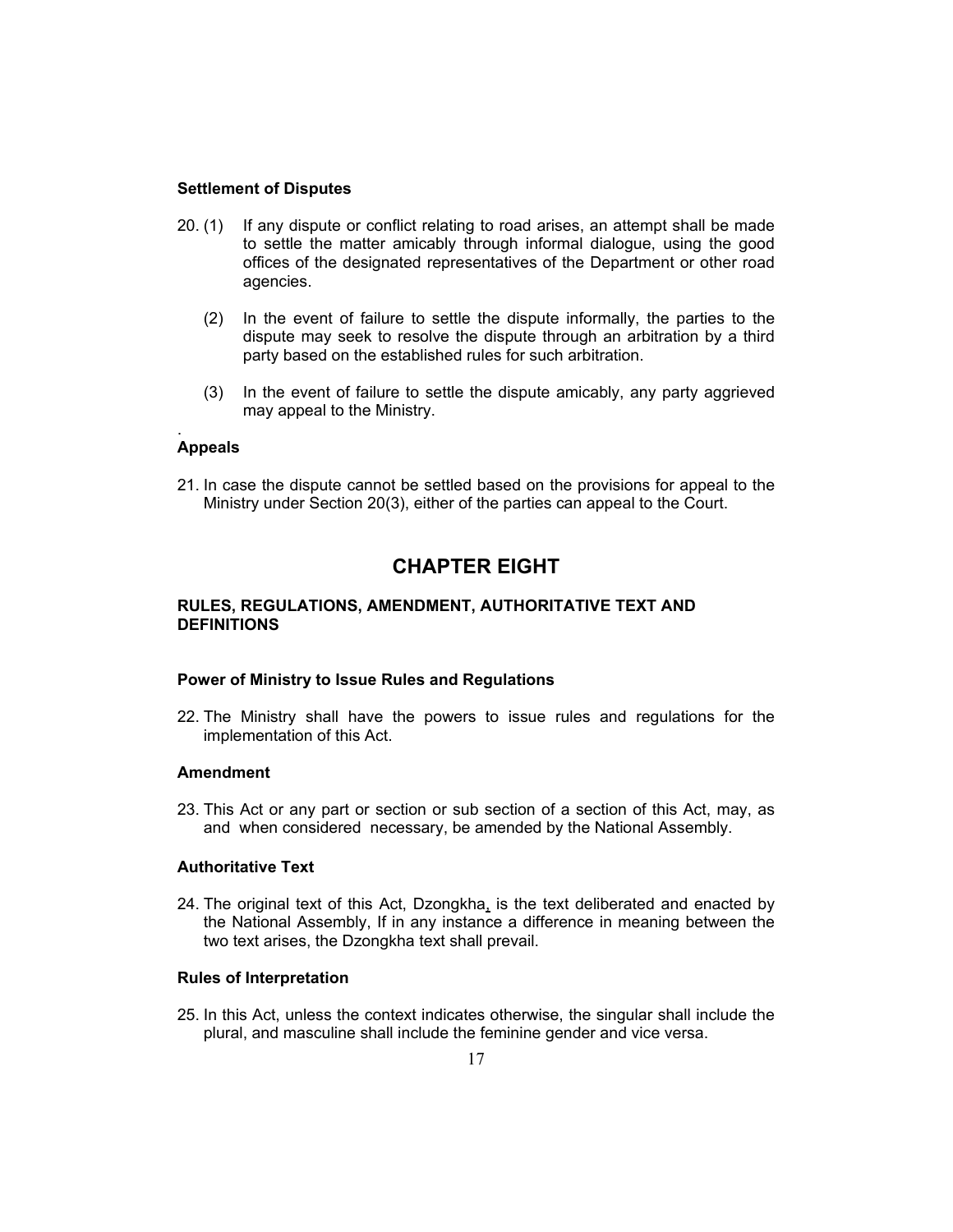#### **Definitions**

26. In this Act, unless the context indicates otherwise;

- (1) **"Building"** or **"Structure"** means any physical erection on, above or under land water, including displaying of signs and advertising billboards except those relating to road safety and traffic
- (2) **"Bridge"** means any motorable bridge, pedestrian suspension/suspended bridge and traditional timber bridge or Bazam.
- (3) **"Carriageway"** means the part of the road normally used for vehicular traffic. A road may comprise of several carriageways clearly separated from one another by, for example, a dividing strip/median or a difference of level.
- (4) **"Centreline"** means the line dividing the carriageway into two equal halves.
- (5) **"Department"** means the Department of Roads.
- (6) **"District Road"** means a designated road that conforms to national standards for district roads as specified by the Department.
- (7) **"Education Road"** means a road used for educational purposes and under the control of the Ministry of Education.
- (8) **"Farm Road"** means a road that links agricultural farmland areas to national highways and other roads primarily to enable the transportation of inputs to the farm and agricultural produce to the market.
- (9) **"Feeder Road"** means a designated road that conforms to national standards for feeder roads as specified by the Department.
- (10) **"Forest Road"** means a road located within a designated forest area.
- (11) **"Foot Path"** means a paved path or a track for people to walk on in urban areas and rural areas.
- (12) **"Government"** means the Royal Government of Bhutan.
- (13) **"Health Road"** means a road used for access to health centres and under the control of the Ministry of Health.
- (14) **"International Road"** means roads intended for use by vehicles travelling between different countries, as agreed under State bilateral and multilateral agreement.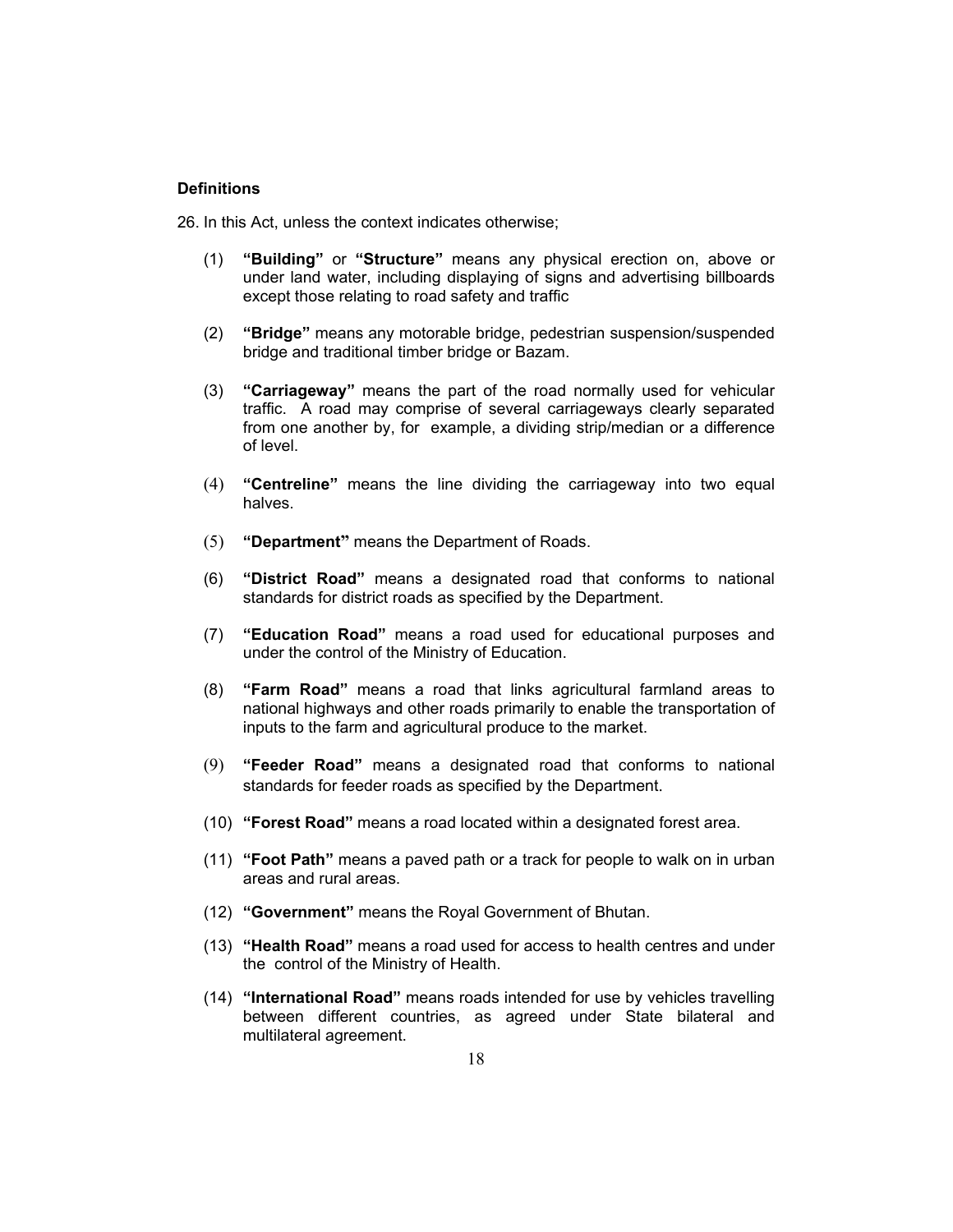- (15) **"Land Acquisition"** means the acquisition of land, in accordance with the procedures established under the Land Act, 1979 and as amended from time to time.
- (16) **"Mining and Exploration Road"** means a road constructed and maintained for the purposes of mining and exploration under a mining lease.
- (17) **"Ministry"** means the Ministry of Works and Human Settlement.
- (18) **"Mule Track/Trail"** means unpaved earth footpath used by mules/donkeys and people.
- (19) **"Municipality"** means an area under the jurisdiction of municipal authority.
- (20) **"National Highway"** means the designated road that conforms to national standards for national highways as specified by the Department.
- (21) **"Other Road Agencies"** shall include Dzongkhags, Geogs, Municipalities and other institutions who have roads under their jurisdiction.
- (22) **"Pedestrian Area/ Sidewalk"** means a portion of the road or motorable bridge, other than carriageway, set apart by kerbs, marking or other delineation for pedestrian travel. It also includes other pedestrian areas, such as footpaths and pedestrian suspension and suspended bridges.
- (23) **"Person"** means any individual, organization, corporation, civil or religious association, monastery, agency or department of the Royal Government, or any other entity recognized under law.
- (24) **"Power Road"** means a road used for the purposes of or by a Hydro Power Project under the Ministry of Trade and Industry.
- (25) **"Private Road"** means a road built on private land used for business or for their own purpose by individuals, organizations and business enterprises.
- (26) **"Project Road"** means a road constructed and maintained for the purpose of carrying out a Government project.
- (27) **"Public Road"** means a road built by Government, individuals, organizations and business enterprises passing through government and/or private lands and used by the general public.
- (28) **"Police"** means Royal Bhutan Police.
- (29) "**Power Tiller Road**" means a road built for the access of power tillers to production areas and link farm roads and other roads to enable the transportation of inputs to the farm and agricultural produce to the market.
- (30) **"Rules and Regulations"** means the rules and regulations issued under this Act.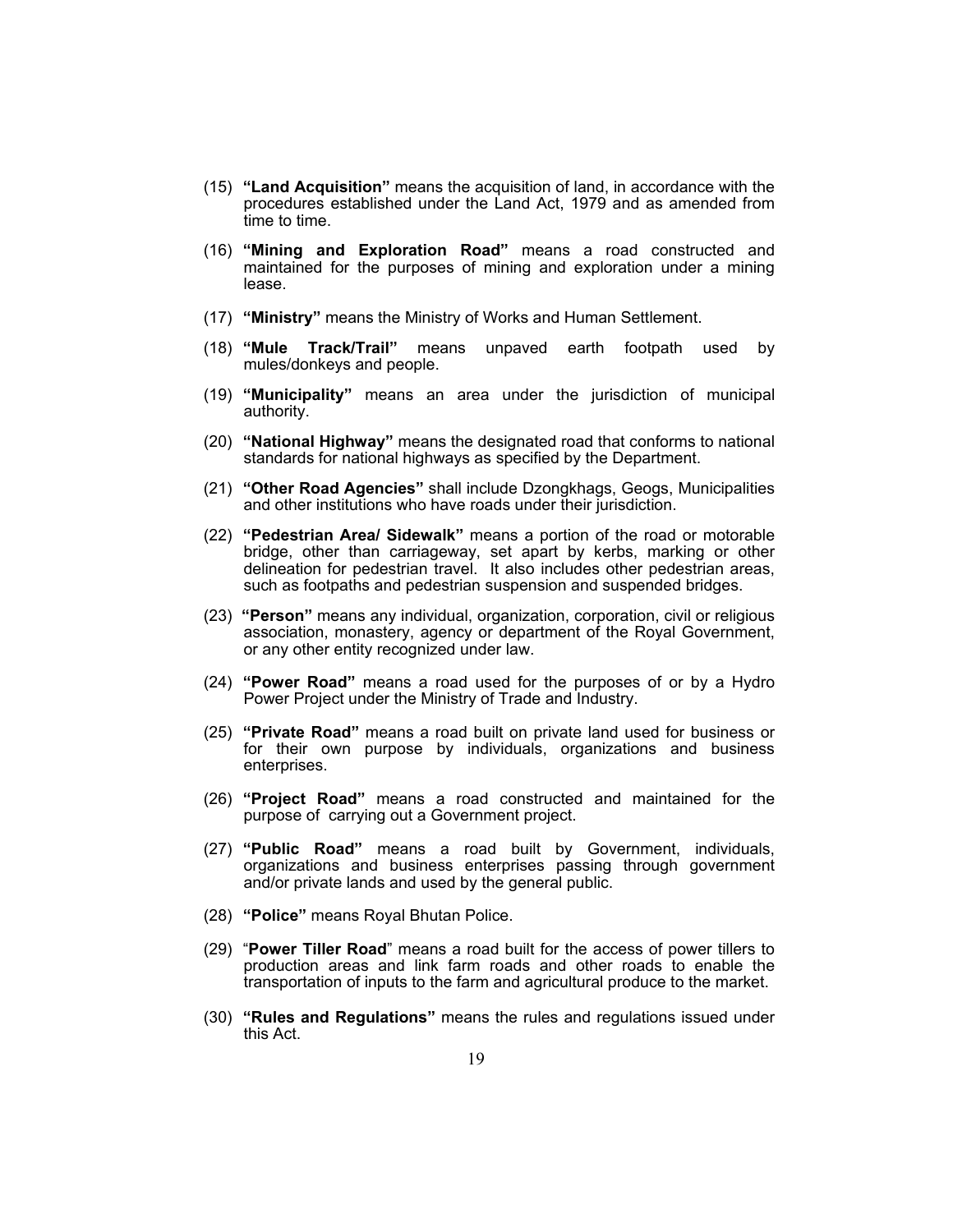- (31) **"Road"** means the entire surface of land designed for transportation irrespective whether it is paved or unpaved including mule tracks and road infrastructure facilities.
- (32) **"Road Network"** shall mean all types of roads, including international roads, national highways, district roads, feeder roads, urban roads, mule tracks/ trails, and roads not under the authority of the Department, such as but are not limited to forest roads, farm roads, power tiller roads, telecommunications road, power roads, mining and exploration roads, industry roads, health roads, education roads, public roads, private roads, project roads and all the types of bridges on that road
- (33) **''Road Control Area''** means a strip of land beyond the road right of way that is designated to provide a clear view for the drivers and for the safety of road construction and road use.
- (34) **"Road Infrastructure Facilities"** means bridges, drains and culverts, road tunnels, water channels, embankments, dikes, retaining walls and parapets, fences, survey posts, boundary posts, kilometre posts, sign posts, traffic signs and symbols, traffic lights, street lights, roundabouts, dividing strips/medians, parking areas and rest areas, green islands and plants and trees of all kinds, and buildings or other facilities that are required to be provided for the purpose of the road.
- (35) **"Road Right of Way (ROW**) **"** means the strip of land reserved for the road and shall include the carriageway and an additional area assigned based on the plans for future expansion of the carriageway, central verge, pedestrian sidewalks, roadside drains, avenue plantations, including safety protection, road bank stabilization measures, installation of public utilities and other relevant structures, facilities and equipment.
- (36) **"Road Shoulder"** means the two extreme strips of land adjoining the carriageway.
- (37) **"Road Inspector"** means any officer appointed or designated by the Department or other road agencies to carry out any of the provisions of this Act.
- (38) **"Telecommunications Road"** means an access road used for telecommunications purposes.
- (39) **"Urban Road"** means all types of roads that are located within a municipal boundary including the National Highways passing through urban areas.